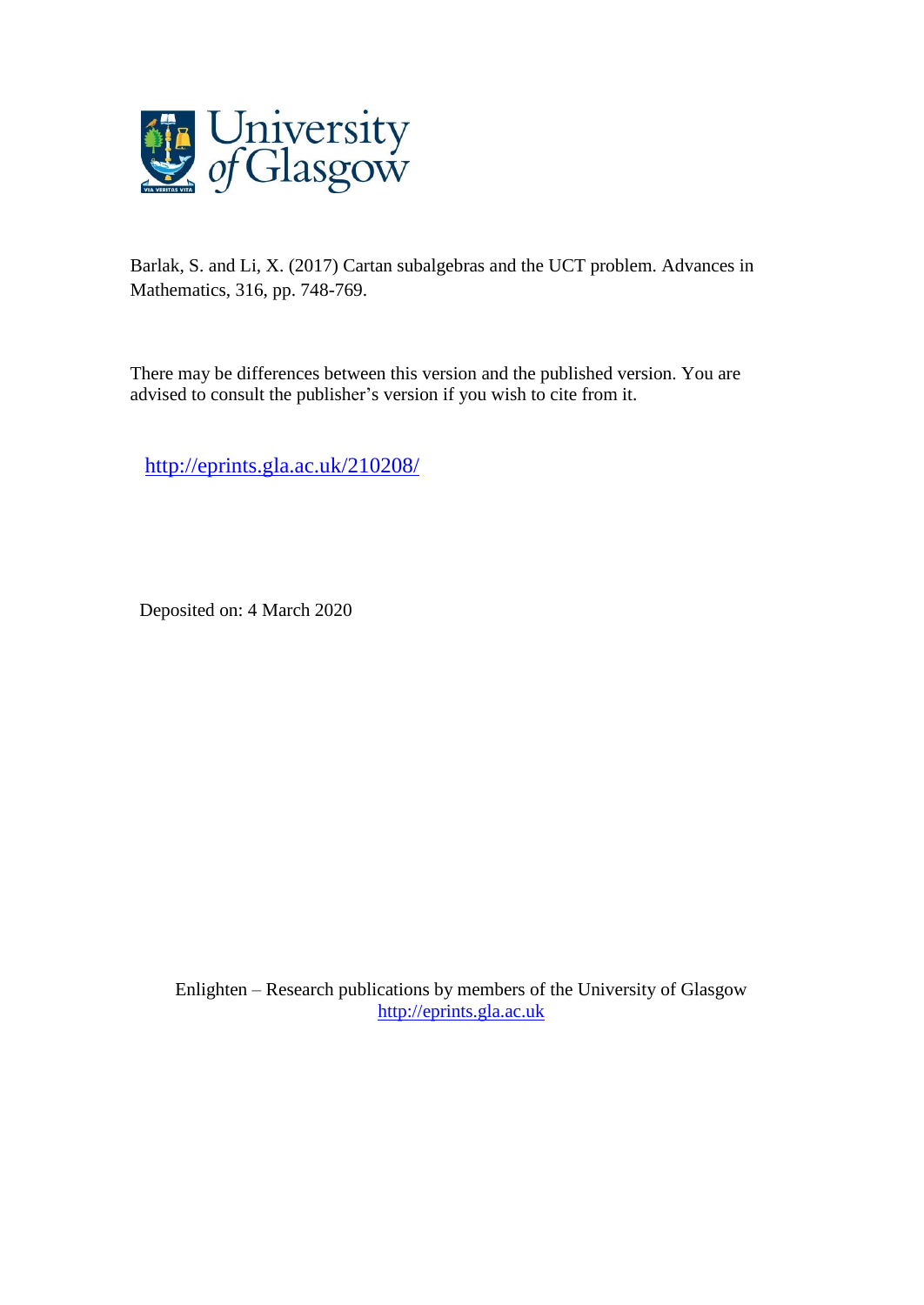## CARTAN SUBALGEBRAS AND THE UCT PROBLEM

SELCUK BARLAK AND XIN LI

ABSTRACT. We show that a separable, nuclear  $C^*$ -algebra satisfies the UCT if it has a Cartan subalgebra. Furthermore, we prove that the UCT is closed under crossed products by group actions which respect Cartan subalgebras. This observation allows us to deduce, among other things, that a crossed product  $\mathcal{O}_2 \rtimes_\alpha \mathbb{Z}_p$  satisfies the UCT if there is some automorphism  $\gamma$ of  $\mathcal{O}_2$  with the property that  $\gamma(\mathcal{D}_2) \subseteq \mathcal{O}_2 \rtimes_\alpha \mathbb{Z}_p$  is regular, where  $\mathcal{D}_2$  denotes the canonical masa of  $\mathcal{O}_2$ . We prove that this condition is automatic if  $\gamma(\mathcal{D}_2) \subseteq \mathcal{O}_2 \rtimes_{\alpha} \mathbb{Z}_p$  is not a masa or  $\alpha(\gamma(\mathcal{D}_2))$  is inner conjugate to  $\gamma(\mathcal{D}_2)$ . Finally, we relate the UCT problem for separable, nuclear,  $M_2 \sim$ -absorbing C<sup>\*</sup>-algebras to Cartan subalgebras and order two automorphisms of  $\mathcal{O}_2$ .

### 1. Introduction

As defined by Rosenberg and Schochet in [\[23\]](#page-17-0), a separable  $C^*$ -algebra A is said to satisfy the universal coefficient theorem (UCT) if for every separable  $C^*$ -algebra  $A'$ , the following sequence is exact

$$
0 \to \text{Ext}(K_*(A), K_{*-1}(A')) \to KK_*(A, A') \to \text{Hom}(K_*(A), K_*(A')) \to 0,
$$

where the right hand map is the natural one and the left hand map is the inverse of a map that is always defined. They showed that a separable  $C^*$ -algebra satisfies the UCT if and only if it is  $KK$ -equivalent to a commutative C<sup>\*</sup>-algebra. The class of separable, nuclear C<sup>\*</sup>algebras satisfying the UCT is called the bootstrap category, denoted  $\mathcal{N}$ , and can alternatively be characterized as the smallest class of separable, nuclear C\*-algebras that contains C and is closed under countable inductive limits, the two out of three property for extensions, and KK-equivalences, see [\[2\]](#page-17-1).

Many natural constructions of  $C^*$ -algebras are known to preserve the bootstrap category. For example, it follows from work of Cuntz  $[4]$  that N is stable under taking crossed products by  $\mathbb Z$ . Moreover, Fack and Skandalis's result that the Connes' Thom isomorphism is a  $KK$ equivalence yields that the bootstrap category is also stable under taking crossed by R, see [\[7\]](#page-17-3). In his remarkable paper [\[26\]](#page-17-4), Tu has proven that all C\*-algebras associated with Hausdorff, locally compact, second countable, amenable groupoids satisfy the UCT. This is a huge class of C\*-algebras and includes for example all transformation group C\*-algebras associated with countable groups acting amenably on locally compact, second countable spaces. Whereas Skandalis has given in [\[24\]](#page-17-5) an example of an exact, non-nuclear C\*-algebra not satisfying the UCT, it remains a major open question whether all separable, nuclear  $C^*$ -algebras satisfy the UCT. This question is often referred to as the UCT problem.

The first named author is supported by SFB 878 Groups, Geometry and Actions, GIF Grant 1137-30.6/2011, ERC AdG 267079, and the Villum Fonden project grant 'Local and global structures of groups and their algebras' (2014-2018).

The second named author is supported by EPSRC grant EP/M009718/1.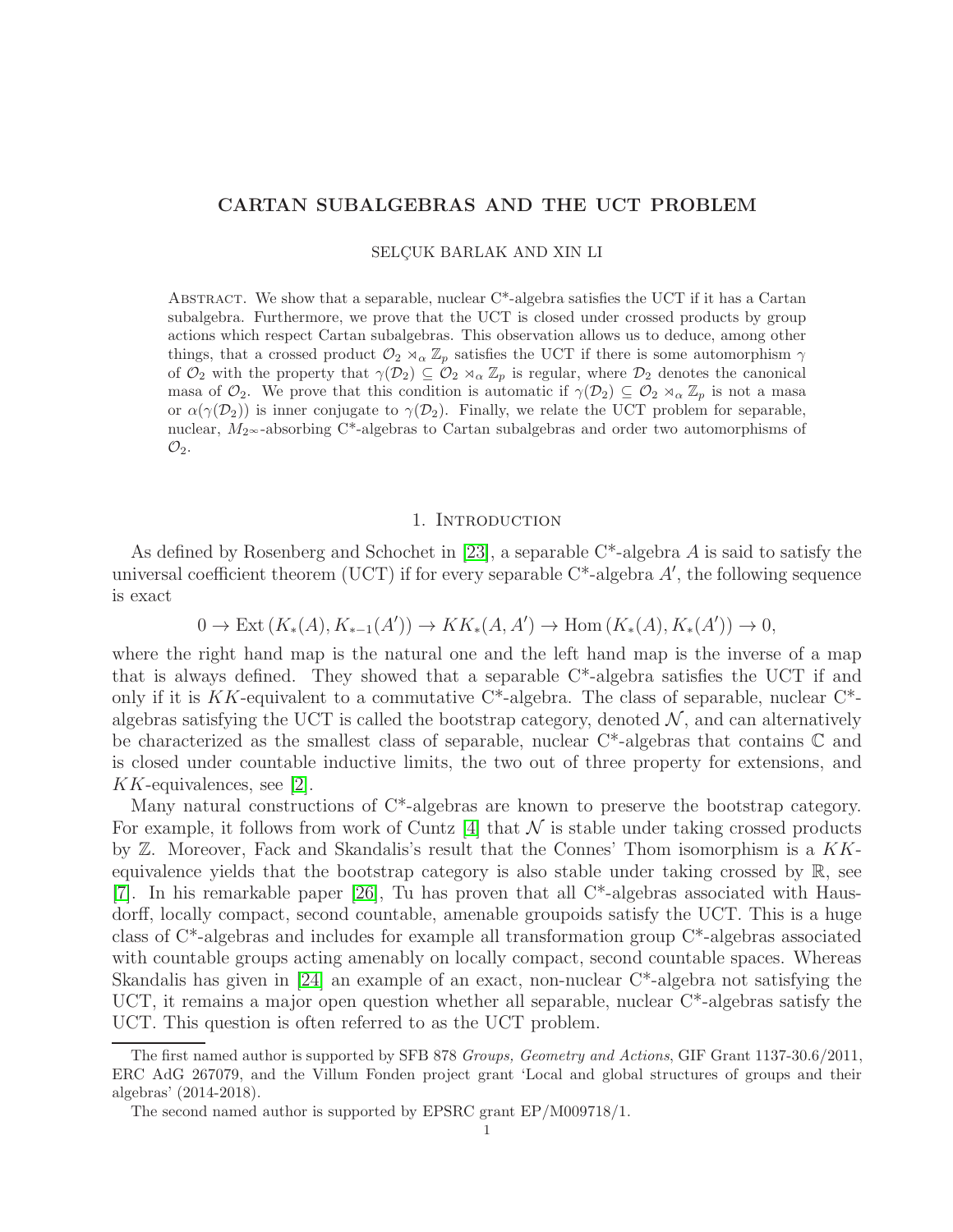Like for groups, a twisted groupoid  $(G, \Sigma)$  of two topological groupoids G and  $\Sigma$  is a central groupoid extension

$$
\mathbb{T} \times G^{(0)} \rightarrowtail \Sigma \twoheadrightarrow G.
$$

Given a twisted groupoid  $(G, \Sigma)$ , and provided that G is Hausdorff, locally compact, second countable and possesses a Haar system, one can form the reduced  $C^*$ -algebra  $C^*_r$  $_{r}^{\ast}(G,\Sigma),$  see for example [\[12,](#page-17-6) [13,](#page-17-7) [20\]](#page-17-8). Our first main result is the following:

<span id="page-2-1"></span>**Theorem 1.1.** Assume that  $(G, \Sigma)$  is a twisted groupoid with G étale, Hausdorff, locally compact, second countable. If  $C_r^*$  $r_r^*(G, \Sigma)$  is nuclear, then it satisfies the UCT.

The proof of this theorem relies heavily on Tu's results and techniques. To make these applicable to our setup, we make use of recent results by Takeishi [\[25\]](#page-17-9) and by van Erp and Williams [\[5\]](#page-17-10).

Restricting to topologically principal groupoids, our result also covers the case of separable, nuclear C\*-algebras admitting a Cartan subalgebra in the sense of Renault, see [\[20\]](#page-17-8). Recall that a Cartan subalgebra  $B$  of a C<sup>\*</sup>-algebra  $A$  is a regular masa that contains an approximate identity for A and admits a faithful conditional expectation  $A \rightarrow B$ , see Section [2.](#page-4-0) Renault's remarkable result in [\[20\]](#page-17-8) states that up to isomorphism every Cartan pair  $(A, B)$  arises as the reduced C<sup>\*</sup>-algebra of a twisted groupoid  $(G, \Sigma)$  with G étale, Hausdorff, locally compact, second countable and topologically principal, and with the Cartan subalgebra being the algebra of continuous functions vanishing at infinity on the unit space  $G^{(0)}$ . Conversely, every such pair  $(C_r^*$  $r_r^*(G, \Sigma), C_0(G^{(0)}))$  is shown to be a Cartan pair. As a consequence, we obtain:

<span id="page-2-0"></span>**Corollary 1.2.** Let A be a separable and nuclear  $C^*$ -algebra. If A has a Cartan subalgebra, then A satisfies the UCT.

In combination with results by Katsura [\[9\]](#page-17-11) and Yeend [\[28,](#page-18-0) [29\]](#page-18-1), Corollary [1.2](#page-2-0) in particular implies that a Kirchberg algebra satisfies the UCT if and only if it admits a Cartan subalgebra, see Remark [3.3.](#page-7-0)

The aim of the second part of this paper is to provide a first step towards a better understanding of the connection between Cartan subalgebras and the UCT problem. Over the years, several reformulations of the UCT problem have been established. As outlined in [\[2,](#page-17-1) 23.15.12], the UCT problem has a positive answer if and only if  $\mathcal N$  is closed under crossed products by the circle group T. A deep result of Kirchberg states that every separable, nuclear C\*-algebra is KK-equivalent to a Kirchberg algebra, see [\[10,](#page-17-12) Theorem I]. Building upon this result, one can show that the UCT problem reduces to the question whether every crossed product of  $\mathcal{O}_2$ by an outer  $\mathbb{Z}_p$ -action, with p prime, satisfies the UCT, see [\[1,](#page-17-13) Theorem 4.17].

Having in mind the characterization of the UCT problem in terms of finite cyclic group actions on  $\mathcal{O}_2$  and considering Theorem [1.1,](#page-2-1) it is natural to ask the following question:

Question 1.3. Let  $(A, B)$  be a Cartan pair with A separable and nuclear, and let  $\alpha \in \text{Aut}(A)$ be of finite order, say n. When does  $A \rtimes_{\alpha} \mathbb{Z}_n$  satisfy the UCT?

This question is addressed in the second part of the paper and some partial answer will be given. As the formulation of our main result in this direction would be rather technical, we restrict at this point to reduced C\*-algebras associated with minimal and purely infinite groupoids in the sense of Matui, see [\[16\]](#page-17-14).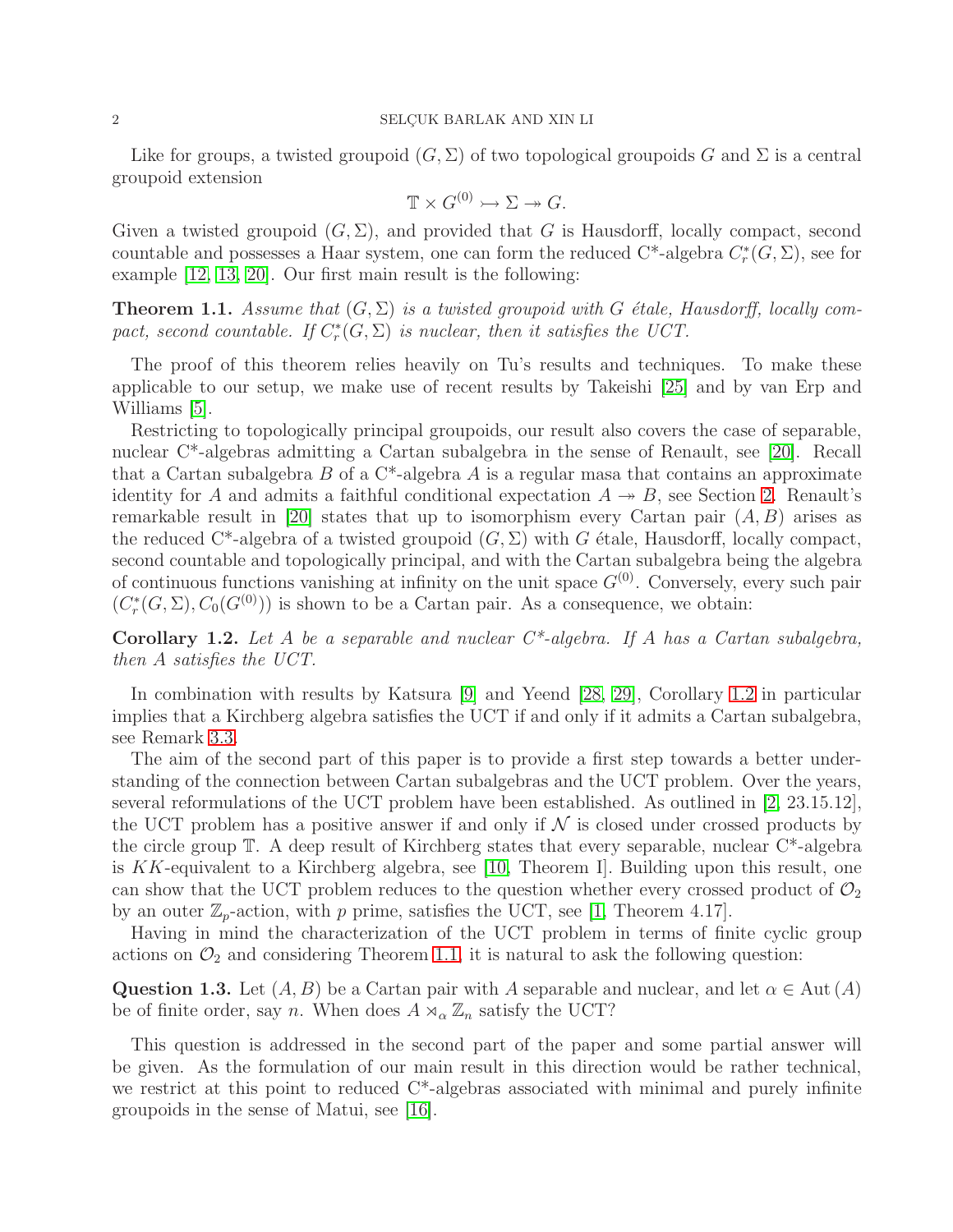<span id="page-3-0"></span>**Theorem 1.4.** Let G be an étale, Hausdorff, locally compact, second countable, topologically principal groupoid that is minimal, purely infinite and amenable, and that has the property that  $G^{(0)}$  is homeomorphic to the Cantor set. Let p be a prime number and  $\alpha$  :  $\mathbb{Z}_p \curvearrowright C_r^*$  $_{r}^{\ast}(G)$  an action. Suppose that there exists an automorphism  $\gamma \in \text{Aut}(C_r^*)$  $r_r^*(G)$ ) such that  $\gamma(C(G^{(0)}))$  is a regular sub-C<sup>\*</sup>-algebra of  $C_r^*$  $\mathcal{C}_r^*(G) \rtimes_\alpha \mathbb{Z}_p$ . Then  $C_r^*$  $C_r^*(G) \rtimes_\alpha \mathbb{Z}_p$  satisfies the UCT.

Theorem [1.4](#page-3-0) also applies to the Cartan pair  $(\mathcal{O}_2, \mathcal{D}_2)$ , where  $\mathcal{D}_2$  denotes the canonical masa of  $\mathcal{O}_2$ , and therefore relates to the UCT problem. If  $\gamma(C(G^{(0)})) \subseteq C_r^*$  $r_r^*(G) \rtimes_\alpha \mathbb{Z}_p$  is a masa, then the claim follows from Corollary [1.2.](#page-2-0) In order to handle the case that  $\gamma(C(G^{(0)})) \subseteq C_r^*$  $\chi^*_r(G) \rtimes_\alpha \mathbb{Z}_p$  is not a masa, we make use of the following two results, which should be of independent interest. The first one holds in greater generality than stated here.

<span id="page-3-3"></span>Theorem 1.5. Let G be an étale, Hausdorff, locally compact, second countable, topologically principal groupoid that is minimal and purely infinite, and that has the property that  $G^{(0)}$  is homeomorphic to the Cantor set. Let p be a prime number and  $\alpha : \mathbb{Z}_p \cap A$  an action. Then the following are equivalent:

(i)  $C(G^{(0)}) \subseteq C_r^*$  $C_r^*(G) \rtimes_{\alpha} \mathbb{Z}_p$  is not a masa.

(ii)  $\alpha$  is exterior equivalent to a  $\mathbb{Z}_p$ -action fixing  $C(G^{(0)})$  pointwise.

<span id="page-3-1"></span>**Proposition 1.6.** Let A be a separable C<sup>\*</sup>-algebra and assume that  $B \subseteq A$  is a Cartan subalgebra. Let  $\Gamma$  be a countable group acting on A such that B is globally invariant under this action.

If  $A \rtimes_r \Gamma$  is nuclear, then  $A \rtimes_r \Gamma$  satisfies the UCT.

The proof of the second result again uses Renault's characterization of A as a reduced twisted groupoid C<sup>\*</sup>-algebra  $C_r^*$ <sup>\*</sup>(G,  $\Sigma$ ). The Γ-action on A gives rise to actions on G and  $\Sigma$ , and we identify the reduced crossed product  $A\rtimes_r \Gamma$  as the reduced C<sup>\*</sup>-algebra of the twisted semidirect product groupoid  $(G \ltimes \Gamma, \Sigma \ltimes \Gamma)$ . Proposition [1.6](#page-3-1) then follows from Theorem [1.1.](#page-2-1)

In the special case of outer strongly approximately inner  $\mathbb{Z}_2$ -actions on  $\mathcal{O}_2$  in the sense of [\[8,](#page-17-15) Definition 3.6], we obtain an equivalent characterization for the UCT of the associated crossed products:

<span id="page-3-2"></span>**Theorem 1.7.** Let  $\beta$ :  $\mathbb{Z}_2 \cap \mathcal{O}_2$  be outer strongly approximately inner.  $\mathcal{O}_2 \rtimes_{\beta} \mathbb{Z}_2$  satisfies the UCT if and only if there exists a Cartan subalgebra in  $\mathcal{O}_2$  which is fixed by  $\beta$  pointwise.

Combining Proposition [1.6](#page-3-1) and Theorem [1.7](#page-3-2) with Izumi's classification of outer strongly approximately inner  $\mathbb{Z}_2$ -actions on  $\mathcal{O}_2$  (see [\[8,](#page-17-15) Theorem 4.8]), we provide the following new characterization of the UCT problem for separable, nuclear  $C^*$ -algebras that are KK-equivalent to their  $M_{2^{\infty}}$ -stabilization:

<span id="page-3-4"></span>Theorem 1.8. The following statements are equivalent:

- (i) Every separable, nuclear  $C^*$ -algebra A that is KK-equivalent to  $A \otimes M_{2^{\infty}}$  satisfies the UCT.
- (ii) For every unital,  $M_{2^{\infty}}$ -absorbing Kirchberg algebra A in Cuntz standard form, there exists a strongly approximately inner action  $\beta : \mathbb{Z}_2 \curvearrowright \mathcal{O}_2$  and a Cartan subalgebra  $B \subseteq \mathcal{O}_2$  such that  $\mathcal{O}_2 \rtimes_{\beta} \mathbb{Z}_2 \cong A$  and  $\beta$  fixes  $B$  pointwise.
- (iii) Every outer strongly approximately inner  $\mathbb{Z}_2$ -action on  $\mathcal{O}_2$  fixes some Cartan subalgebra  $B \subseteq \mathcal{O}_2$  pointwise.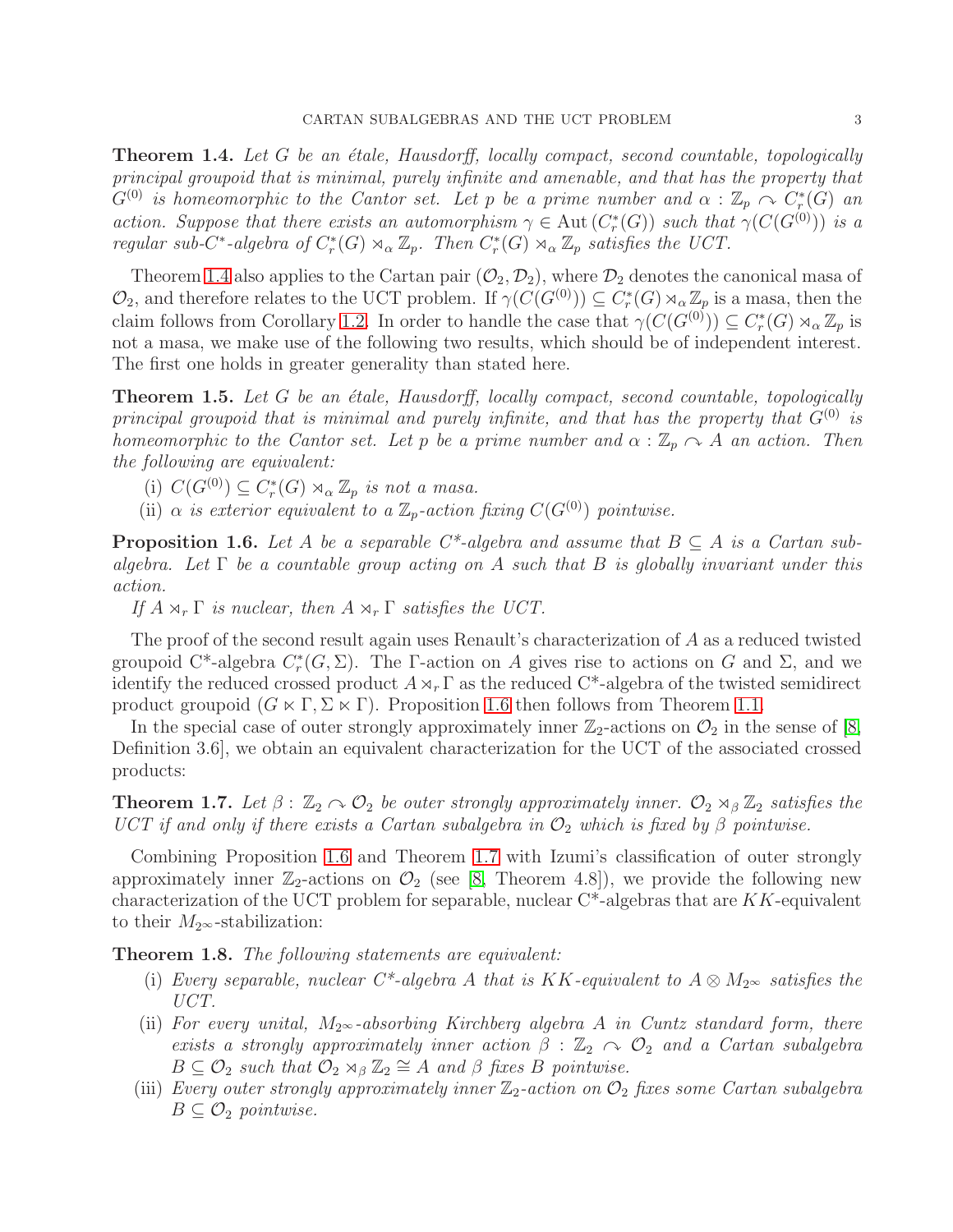(iv) Every outer strongly approximately inner  $\mathbb{Z}_2$ -action on  $\mathcal{O}_2$  fixes some Cartan subalgebra  $B \subseteq \mathcal{O}_2$  globally.

The paper is organized as follows. In Section [2,](#page-4-0) we mainly recall Renault's construction of a twisted groupoid associated with a Cartan pair. In Section [3,](#page-6-0) we prove Theorem [1.1,](#page-2-1) Corollary [1.2](#page-2-0) and Proposition [1.6.](#page-3-1) In Section [4,](#page-9-0) we first make some observations about the interplay of masas and automorphisms of C\*-algebras with an emphasis on masas with totally disconnected spectrum. We then prove (generalizations of) Theorem [1.5](#page-3-3) and [1.4.](#page-3-0) In Section [5,](#page-13-0) we prove Theorem [1.7](#page-3-2) and Theorem [1.8.](#page-3-4)

#### 2. Preliminaries

<span id="page-4-0"></span>**Definition 2.1** ([\[20,](#page-17-8) Definition 5.1]). A sub-C\*-algebra B of a C\*-algebra A is called a Cartan subalgebra if

- (i) B contains an approximate identity of  $A$ ;
- (ii) B is maximal abelian;
- (iii) B is regular, i.e.,  $N_A(B) := \{n \in A: nBn^* \subseteq B \text{ and } n^*Bn \subseteq B\}$  generates A as a  $C^*$ algebra;
- (iv) there exists a faithful conditional expectation  $P : A \rightarrow B$ .

A pair  $(A, B)$ , where B is a Cartan subalgebra of a  $C^*$ -algebra A, is called a Cartan pair.

Renault shows that every Cartan pair  $(A, B)$ , with A separable, arises – up to isomorphism – from a twisted étale Hausdorff locally compact second countable topologically principal groupoid. Let us present a few more details:

**Definition 2.2.** A twisted groupoid  $(G, \Sigma)$  consists of two topological groupoids G and  $\Sigma$ , together with a central groupoid extension

$$
\mathbb{T} \times G^{(0)} \rightarrowtail \Sigma \rightarrowtail G
$$

where  $\mathbb T$  is the circle group.

In the following, we always denote by r and s the range and source map of a given groupoid.

Remark 2.3. For later purposes, let us briefly explain the construction of the reduced C\* algebra  $C_r^*$  $r_r^*(G, \Sigma)$  of a twisted groupoid  $(G, \Sigma)$ , under the assumption that G is locally compact, Hausdorff, second countable and possesses a Haar system  $\{\lambda_x: x \in G^{(0)}\}$ . Details can be found at the beginning of [\[20,](#page-17-8) § 4]. On

$$
C_c(G,\Sigma) = \{ f \in C_c(\Sigma,\mathbb{C}) : f(z\sigma) = f(\sigma)\overline{z} \text{ for all } \sigma \in \Sigma, z \in \mathbb{T} \},
$$

define convolution and involution via the formulas

$$
f * g(\sigma) = \int f(\sigma \tau^{-1}) g(\tau) d\lambda_{s(\sigma)}(\dot{\tau})
$$
 and  $f^*(\sigma) = \overline{f(\sigma^{-1})}$ .

Here  $\tau \in G$  denotes the image of  $\tau \in \Sigma$  under the surjection  $\Sigma \to G$ . With these operations,  $C_c(G,\Sigma)$  turns into a \*-algebra. For  $x \in G^{(0)}$ , consider the Hilbert space

$$
\mathscr{H}_x = \left\{ \xi : \Sigma_x \to \mathbb{C} : \xi(z\sigma) = \xi(\sigma)\bar{z}, \, [\dot{\sigma} \mapsto |\xi(\dot{\sigma})|^2] \text{ measurable}, \, \int |\xi(\dot{\sigma})|^2 \, d\lambda_x(\dot{\sigma}) < \infty \right\},
$$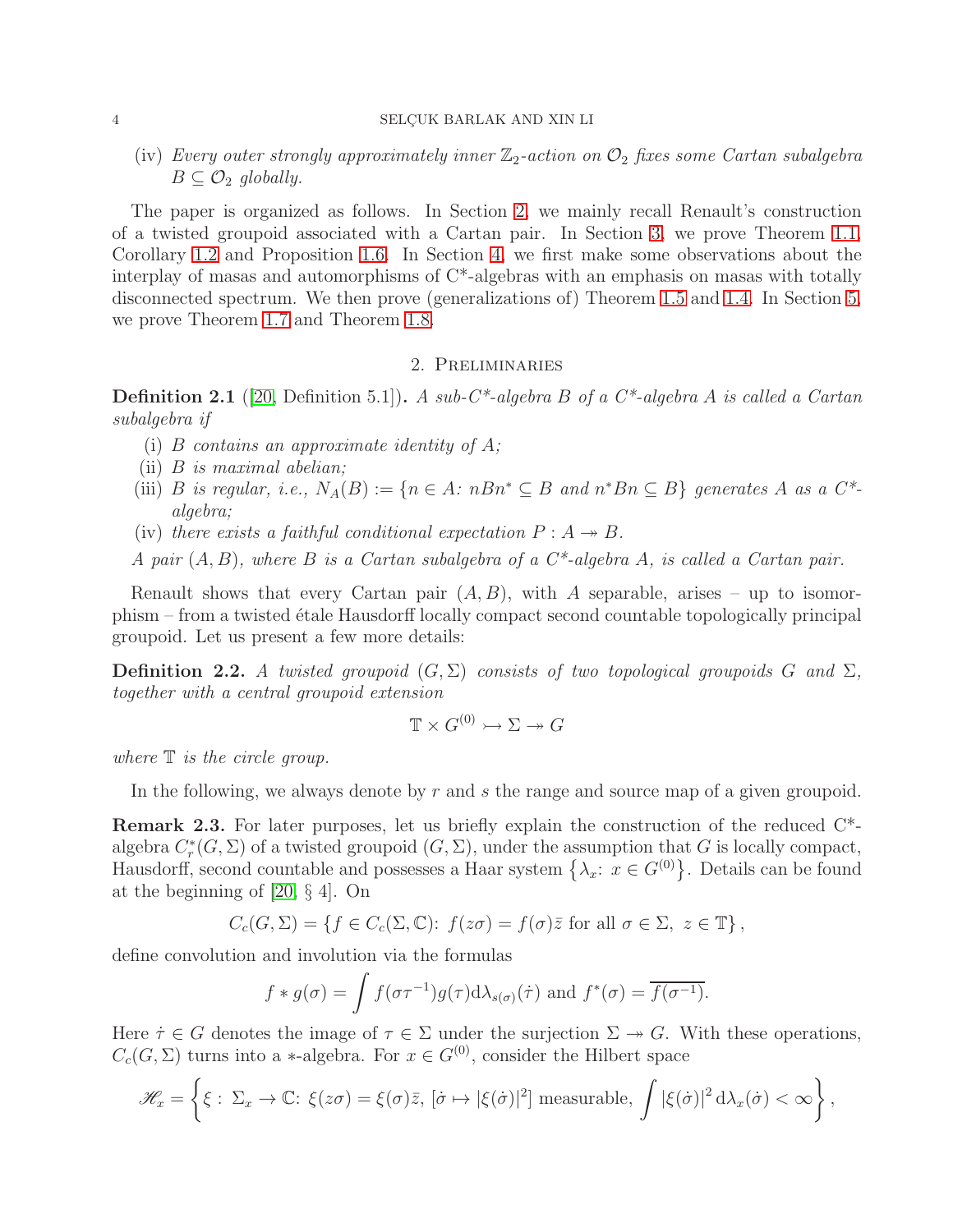and let  $\pi_x$  denote the ∗-representation of  $C_c(G, \Sigma)$  on  $\mathscr{H}_x$  given by

$$
\pi_x(f)\xi(\sigma) = \int f(\sigma\tau^{-1})\xi(\tau) d\lambda_x(\dot{\tau}).
$$

Now,  $C_r^*$  $r_r^*(G, \Sigma)$  is the completion of  $C_c(G, \Sigma)$  with respect to the norm  $||f|| = \sup$  $x \in G^{(0)}$  $\|\pi_x(f)\|.$ 

**Definition 2.4.** A topological groupoid  $G$  is étale if the range and source maps are local homeomorphisms from  $G$  onto  $G^{(0)}$ .

If G is étale, then there always exists a Haar system (counting measures) on  $G$ , and there is a canonical embedding  $C_0(G^{(0)}) \hookrightarrow C_r^*$  $_{r}^{\ast}(G,\Sigma).$ 

Definition 2.5. A topological groupoid G is topologically principal if the set of points of  $G^{(0)}$  with trivial isotropy is dense in  $G^{(0)}$ , where  $x \in G^{(0)}$  is said to have trivial isotropy if  $\{\gamma \in G: r(\gamma) = s(\gamma) = x\} = \{x\}.$ 

**Definition 2.6.** A twisted groupoid  $(G, \Sigma)$  is called a twisted étale Hausdorff locally compact second countable topologically principal groupoid if  $G$  is étale, Hausdorff, locally compact, second countable and topologically principal.

With these notations, we are now ready to state Renault's theorem:

<span id="page-5-0"></span>**Theorem 2.7** ([\[20,](#page-17-8) Theorem 5.2 and Theorem 5.9]). Cartan pairs  $(A, B)$ , where A is a separable  $C^*$ -algebra, are precisely of the form  $(C^*_r)$  $\mathcal{C}_r^*(G,\Sigma), C_0(G^{(0)}))$ , where  $(G,\Sigma)$  is a twisted étale Hausdorff locally compact second countable topologically principal groupoid.

<span id="page-5-1"></span>**Remark 2.8.** For later purposes, let us briefly explain how  $(G, \Sigma)$  is constructed out of  $(A, B)$ . Set  $X := \text{Spec}(B)$ . By [\[20,](#page-17-8) Proposition 4.7], for every  $n \in N<sub>A</sub>(B)$  there exists a partial homeomorphism  $\alpha_n$ : dom  $(n) \to \text{ran}(n)$ , where dom  $(n) = \{x \in X : n^*n(x) > 0\}$ and ran  $(n) = \{x \in X: nn^*(x) > 0\}$ , such that  $n^*bn(x) = b(\alpha_n(x))n^*n(x)$  for all  $b \in B$ and  $x \in \text{dom}(n)$ . Here we use the canonical identification  $B \cong C_0(X)$ . Define the pseudogroup  $\mathcal{G}(B) := {\alpha_n : n \in N_A(B)}$  on X. Let  $G(B)$  be the groupoid of germs of  $\mathcal{G}(B)$ , i.e.,  $G(B) = \{ [x, \alpha_n, y] : n \in N_A(B), y \in \text{dom}(n), x = \alpha_n(y) \}.$  Here  $[x, \alpha_n, y] = [x, \alpha_{n'}, y]$  if there exists an open neighbourhood V of y in X such that  $\alpha_n|_V = \alpha_{n'}|_V$ . To describe the twist, set  $D := \{(x, n, y) \in X \times N_A(B) \times X: y \in \text{dom}(n), x = \alpha_n(y)\}\$ and define  $\Sigma(B) := D/\sim$ , where  $(x, n, y) \sim (x', n', y')$  if  $y = y'$  and there exist  $b, b' \in B$  with  $b(y), b'(y) > 0$  and  $nb = n'b'$ .  $G(B)$ and  $\Sigma(B)$  are topological groupoids (see [\[20\]](#page-17-8) for details), and the canonical homomorphism  $\Sigma(B) \to G(B), [x, n, y] \mapsto [x, \alpha_n, y]$ , yields the central extension

$$
\mathbb{T} \times X \rightarrowtail \Sigma(B) \twoheadrightarrow G(B).
$$

We can now identify  $(A, B)$  with  $(C_r^*)$  $r_r^*(G(B), \underline{\Sigma(B)})$ ,  $C_0(X)$  as follows. For  $a \in N_A(B)$ , the function  $\hat{a}: D \to \mathbb{C}, \hat{a}(x,n,y) = P(n^*a)(y)/\sqrt{n^*n(y)},$  gives rise to a well-defined, continuous map  $\hat{a}$  :  $\Sigma(B) \to \mathbb{C}$ . If  $\hat{a}$  has compact support, then  $\hat{a} \in C_c(G(B), \Sigma(B))$ . It is shown in [\[20,](#page-17-8) § 5] that the linear map span $({a \in N_A(B): \text{supp}(\hat{a}) \text{ compact}}) \rightarrow C_c(G(B), \Sigma(B)),$  $a \mapsto \hat{a}$  is an isometric  $\ast$ -isomorphism and hence extends uniquely to a Cartan isomorphism  $(A, B) \cong (C_r^*$  $C^*_r(G(B), \Sigma(B)), C_0(X)).$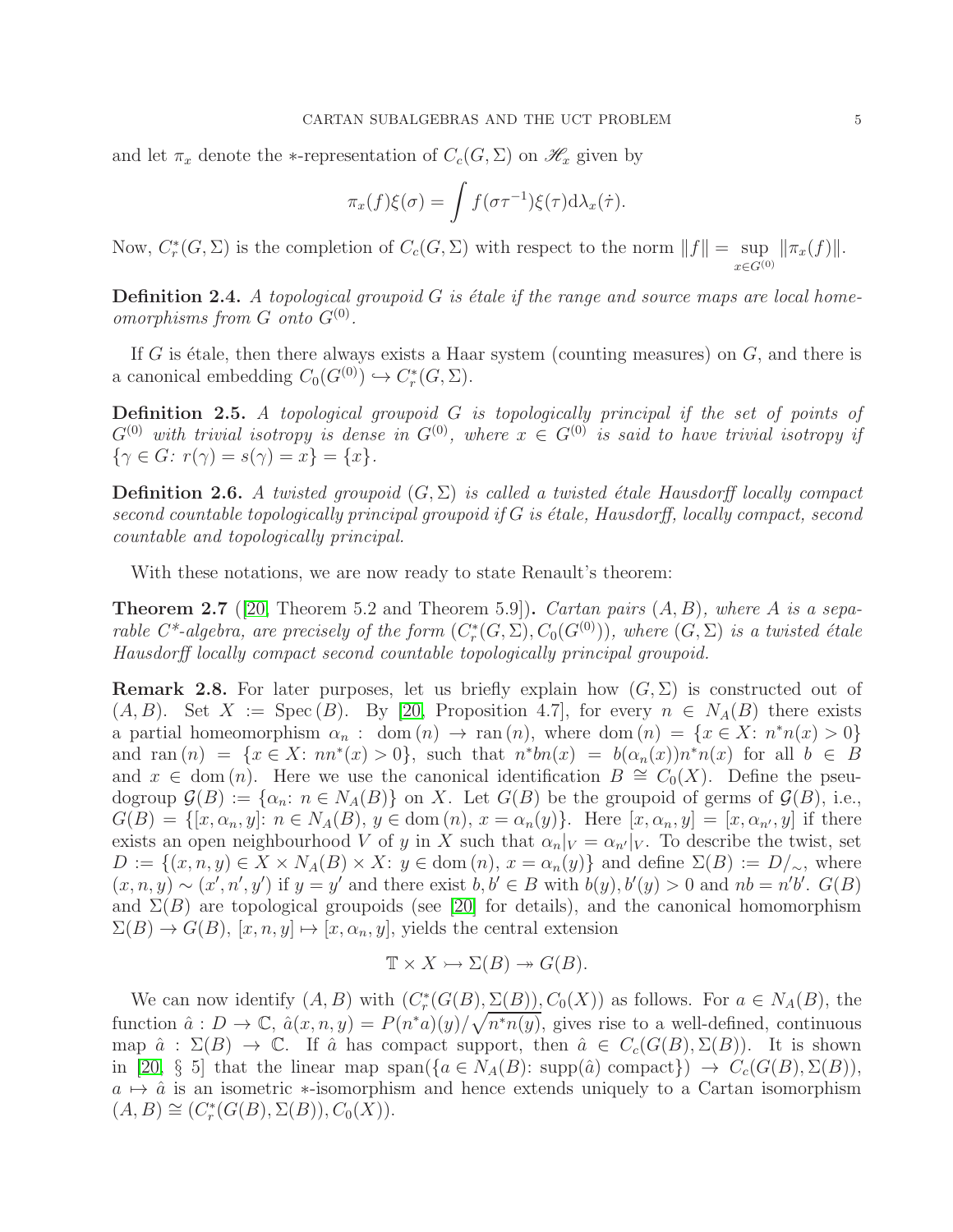# 3. The UCT for nuclear C\*-algebras with a Cartan subalgebra

<span id="page-6-0"></span>In this section, we show that a separable, nuclear  $C^*$ -algebra satisfies the UCT if it is isomorphic to the reduced  $C^*$ -algebra of a twisted étale Hausdorff locally compact second countable groupoid. In particular, applying Renault's characterization of Cartan pairs, we conclude that a separable, nuclear C\*-algebra satisfies the UCT if it admits a Cartan subalgebra. Furthermore, we show that a nuclear C\*-algebra satisfies the UCT if it can be written as a crossed product C<sup>\*</sup>-algebra  $A \rtimes_{\alpha,r} \Gamma$ , where A is a separable C<sup>\*</sup>-algebra admitting a Cartan subalgebra B,  $\Gamma$  a countable, discrete group, and  $\alpha$  an action of  $\Gamma$  on A leaving B globally invariant.

For the definition of groupoid actions on C\*-algebras and groupoid crossed products, we refer the reader to [\[17,](#page-17-16) § 10]. For a definition of proper groupoid actions on topological spaces and  $C^*$ -algebras, the reader may consult [\[27,](#page-17-17) § 1] and [\[26,](#page-17-4) § 1].

<span id="page-6-1"></span>**Theorem 3.1.** Assume that  $(G, \Sigma)$  is a twisted étale Hausdorff locally compact second countable groupoid. If  $C_r^*$  $r_r^*(G, \Sigma)$  is nuclear, then it satisfies the UCT.

*Proof.* We start with the following result (see [\[5,](#page-17-10) Proposition 5.1]): There is a Hilbert  $C_0(G^{(0)})$ module **H** and a G-action on  $A = \mathcal{K}(H)$  such that  $A \rtimes_r G$  is Morita equivalent to  $C_r^*$  $_{r}^{\ast}(G,\Sigma).$  In particular, **A** is a  $C_0(G^{(0)})$ -algebra, with fibre  $\mathbf{A}_x = \mathcal{K}(\mathbf{H}(x))$ . Here,  $\mathbf{H}(x)$  is the Hilbert space arising as the pushout of H by the evaluation map at x,  $ev_x : C_0(G^{(0)}) \to \mathbb{C}$ . Indeed, A is a  $C_0(G^{(0)})$ -algebra in this way as there is a topology on  $\mathscr{H} = \bigsqcup_{x \in G^{(0)}} \mathbf{H}(x)$  turning  $\mathscr{H} \to G^{(0)}$ into a continuous Hilbert bundle such that H is isomorphic to the space of continuous sections vanishing at infinity  $\Gamma_0(G^{(0)}; \mathcal{H})$ , see [\[6,](#page-17-18) Theorem II.13.18].

If  $C_r^*$  $r^*(G, \Sigma)$  is nuclear, then by [\[25,](#page-17-9) Theorem 5.4], G must be amenable.

Since  $G$  is amenable, it acts properly on a continuous field  $H$  of affine Euclidean spaces by [\[26,](#page-17-4) Lemme 3.5]. Hence, by [26, § 9], there exists a G-action on a C<sup>\*</sup>-algebra  $\mathcal{A}(H)$  and  $\eta \in KK_G(C_0(G^{(0)}), \mathcal{A}(H)), D \in KK_G(\mathcal{A}(H), C_0(G^{(0)}))$  such that  $\eta \otimes_{\mathcal{A}(H)} D = \mathbf{1}_{C_0(G^{(0)})}$ . An explicit construction of the C<sup>\*</sup>-algebra  $\mathcal{A}(H)$  appears in [\[26,](#page-17-4) § 7]. Moreover, by [26, Lemme 7.2] the G-action on  $\mathcal{A}(H)$  is proper. This means that there is a proper G-space Z (constructed in [\[26,](#page-17-4) § 6]) such that  $\mathcal{A}(H)$  is a  $Z \rtimes G$ -algebra. Hence,  $\mathcal{A}(H) \otimes_{C_0(G^{(0)})} \mathbf{A}$  is a  $Z \rtimes G$ -algebra as well.

Using the canonical homomorphisms

$$
KK_G(\mathcal{A}(H), C_0(G^{(0)})) \to KK_G(\mathcal{A}(H) \otimes_{C_0(G^{(0)})} \mathbf{A}, C_0(G^{(0)}) \otimes_{C_0(G^{(0)})} \mathbf{A})
$$

and

$$
KK_G(C_0(G^{(0)}), \mathcal{A}(H)) \to KK_G(C_0(G^{(0)}) \otimes_{C_0(G^{(0)})} \mathbf{A}, \mathcal{A}(H) \otimes_{C_0(G^{(0)})} \mathbf{A})
$$

(see [\[15,](#page-17-19) Definition 6.2]) which we denote by  $\tau_A$ , we obtain  $\tau_A(\eta) \otimes_{\mathcal{A}(H) \otimes_{C_0(G^{(0)})}} A \tau_A(D) = 1_A$ in  $KK_G(\mathbf{A}, \mathbf{A})$ . Now set  $\mathbf{y} := j_G(\tau_\mathbf{A}(\eta)) \in KK(\mathbf{A} \rtimes_r G, (\mathcal{A}(H) \otimes_{C_0(G^{(0)})} A) \rtimes_r G)$  and  $\mathbf{x} :=$  $j_G(\tau_{\mathbf{A}}(D)) \in KK((\mathcal{A}(H) \otimes_{C_0(G^{(0)})} \mathbf{A}) \rtimes_r G, \mathbf{A} \rtimes_r G)$ , where  $j_G$  is the descent homomorphism, see [\[14,](#page-17-20) §7.2]. Then  $yx = 1_{A\rtimes_r G}$  in  $KK(A\rtimes_r G, A\rtimes_r G)$ . Using that  $A\rtimes_r G$  is Morita equivalent to  $C_r^*$ <sup>\*</sup>(G,  $\Sigma$ ), [\[2,](#page-17-1) Corollary 23.10.8] now yields that it suffices to show that  $(\mathcal{A}(H) \otimes_{C_0(G^{(0)})} \mathbf{A}) \rtimes_r G$ satisfies the UCT.

We now follow the argument in [\[26,](#page-17-4)  $\S$  10]. It is shown in the proof of [26, Lemme 10.6] that there are  $Z \rtimes G$ -subalgebras  $\mathcal{A}(H)_{\varepsilon}$ ,  $\varepsilon > 0$ , of  $\mathcal{A}(H)$  such that  $\mathcal{A}(H) = \overline{\bigcup_{\varepsilon > 0} \mathcal{A}(H)_{\varepsilon}}$ . In addition, for every  $x \in G^{(0)}$ , the fibre  $(\mathcal{A}(H)_{\varepsilon})_x$  is type I. Therefore,  $\mathcal{A}(H)_{\varepsilon} \otimes_{C_0(G^{(0)})} \mathbf{A}, \varepsilon > 0$ ,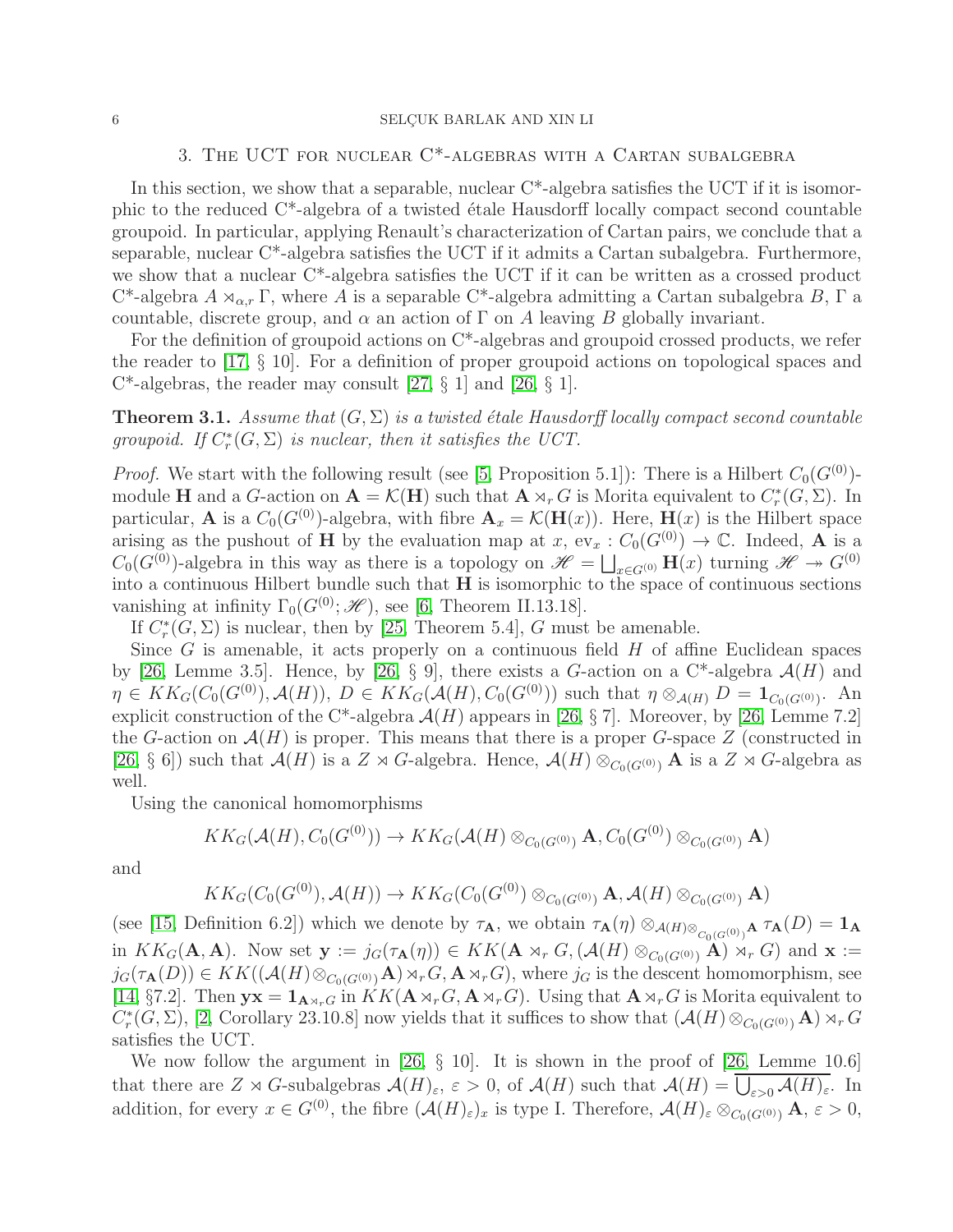are  $Z \rtimes G$ -subalgebras of  $\mathcal{A}(H) \otimes_{C_0(G^{(0)})} \mathbf{A}$  such that  $\mathcal{A}(H) \otimes_{C_0(G^{(0)})} \mathbf{A} = \overline{\bigcup_{\varepsilon > 0} \mathcal{A}(H)_{\varepsilon} \otimes_{C_0(G^{(0)})} \mathbf{A}}$ . For every  $x \in G^{(0)}$ , the corresponding fibre of  $\mathcal{A}(H)_{\varepsilon} \otimes_{C_0(G^{(0)})} \mathbf{A}$  is given by  $(\mathcal{A}(H)_{\varepsilon})_x \otimes \mathbf{A}_x$ , and since  $(\mathcal{A}(H)_{\varepsilon})_x$  is type I and  $\mathbf{A}_x = \mathcal{K}(\mathbf{H}(x))$ , this means that every fibre  $(\mathcal{A}(H)_{\varepsilon} \otimes_{C_0(G^{(0)})} \mathbf{A})_x$ is type I. As  $Z \rtimes G$  is a proper groupoid (see [\[26,](#page-17-4) § 1]), we can apply [26, Proposition 10.3] and obtain that

$$
\left(\mathcal{A}(H)_{\varepsilon} \otimes_{C_0(G^{(0)})} \mathbf{A}\right) \rtimes_r G \cong \left(\left(\mathcal{A}(H)_{\varepsilon} \otimes_{C_0(G^{(0)})} \mathbf{A}\right) \rtimes_r Z\right) \rtimes_r G \cong \left(\mathcal{A}(H)_{\varepsilon} \otimes_{C_0(G^{(0)})} \mathbf{A}\right) \rtimes_r (Z \rtimes G)
$$

is type I. Therefore,  $(\mathcal{A}(H) \otimes_{C_0(G^{(0)})} \mathbf{A}) \rtimes_r G = \overline{\bigcup_{\varepsilon > 0} (\mathcal{A}(H)_{\varepsilon} \otimes_{C_0(G^{(0)})} \mathbf{A}) \rtimes_r G}$  satisfies the UCT, being an inductive limit of type I C<sup>\*</sup>-algebras.  $\square$ 

Note that in Theorem [3.1,](#page-6-1) we did not need to assume that  $G$  is topologically principal. However, restricted to that case, Theorem [3.1](#page-6-1) gives in combination with Theorem [2.7](#page-5-0) the following

**Corollary 3.2.** Let A be a separable and nuclear  $C^*$ -algebra. If A has a Cartan subalgebra, then A satisfies the UCT.

<span id="page-7-0"></span>Remark 3.3. Every UCT Kirchberg algebra has a Cartan subalgebra. That follows from [\[9,](#page-17-11) Thereom C and  $[28, 29]$  $[28, 29]$ , see also  $[21]$ . As every separable, nuclear C<sup>\*</sup>-algebra is KK-equivalent to a Kirchberg algebra by [\[10,](#page-17-12) Theorem I], we therefore conclude that the UCT problem has a positive answer if and only if every Kirchberg algebra admits a Cartan subalgebra.

<span id="page-7-1"></span>**Proposition 3.4.** Let A be a separable  $C^*$ -algebra admitting a Cartan subalgebra  $B \subseteq A$ . Let  $\Gamma$  be a countable group acting on A via  $\Gamma \times A \to A$ ,  $(\gamma, a) \mapsto \gamma.a$ . Assume that for every  $\gamma \in \Gamma$ ,  $\gamma.B = B.$ 

If  $A \rtimes_r \Gamma$  is nuclear, then  $A \rtimes_r \Gamma$  satisfies the UCT.

*Proof.* By assumption  $\Gamma \curvearrowright A$  restricts to a  $\Gamma$ -action  $\Gamma \curvearrowright B$ . Dualizing, we obtain a  $\Gamma$ action  $\Gamma \cap X$  denoted by  $\Gamma \times X \to X$ ,  $(\gamma, x) \mapsto \gamma.x$ , such that  $(\gamma.b)(x) = b(\gamma^{-1}.x)$  for all  $b \in B$ ,  $x \in X$ . Here we use the canonical identification  $B \cong C_0(X)$ . By Theorem [2.7,](#page-5-0) we know that  $(A, B) \cong (C_r^*$  $r^*(G, \Sigma), C_0(X)$  for a uniquely determined twist  $(G, \Sigma)$ . Looking at the construction of  $(G, \Sigma)$  in Remark [2.8,](#page-5-1) it is obvious that we have Γ-actions  $\Gamma \curvearrowright G$ ,  $\Gamma \curvearrowright \Sigma$  given by  $\gamma$ .[x,  $\alpha_n, y$ ] = [ $\gamma$ .x,  $\alpha_{\gamma,n}$ ,  $\gamma$ .y] and  $\gamma$ .[x, n, y] = [ $\gamma$ .x,  $\gamma$ .n,  $\gamma$ .y].

Moreover, under the identification  $(A, B) \cong (C_r^*$  $f_r^*(G, \Sigma), C_0(X)$ ,  $\gamma.f(\sigma) = f(\gamma^{-1}.\sigma)$  for all  $\gamma \in \Gamma$ ,  $\sigma \in \Sigma$ , and  $f \in C_c(G, \Sigma)$ . Indeed, this follows from Remark [2.8,](#page-5-1) as if  $a \in N_A(B)$  and  $\hat{a}$ has compact support, then

$$
\hat{a}([\gamma^{-1}.x, \gamma^{-1}.n, \gamma^{-1}.y]) = P((\gamma^{-1}.n)^*a)(\gamma^{-1}.y)/\sqrt{\gamma^{-1}.(n^*n)(\gamma^{-1}.y)}
$$
  
= 
$$
(\gamma.P(\gamma^{-1}.(n^*\gamma.a)))(y)/\sqrt{n^*n(y)} = \widehat{\gamma.a}([x, n, y]).
$$

The last equality follows from the fact that  $P$  is the unique conditional expectation from  $A$ onto  $B$ , see [\[20,](#page-17-8) Corollary 5.10].

Clearly, the canonical projection  $\Sigma \to G$  is Γ-equivariant. We now form semidirect products: Let  $\Gamma \ltimes G$  be the groupoid with underlying set  $\Gamma \times G$ , multiplication  $(\gamma, g)(\gamma', g') =$  $(\gamma\gamma',(\gamma'^{-1}.g)g')$ , and inversion  $(\gamma,g)^{-1} = (\gamma^{-1},\gamma,g^{-1})$ . Note that  $s((\gamma,g)) = (e,s(g))$  and  $r((\gamma, g)) = (e, \gamma \cdot r(g))$ , which implies that  $(\Gamma \ltimes G)^{(0)} = \{e\} \times G^{(0)} \cong X$ . Similarly, let  $\Gamma \ltimes \Sigma$ be the groupoid with underlying set  $\Gamma \times \Sigma$ , multiplication  $(\gamma, \sigma)(\gamma', \sigma') = (\gamma \gamma', (\gamma'^{-1} \sigma) \sigma')$ , and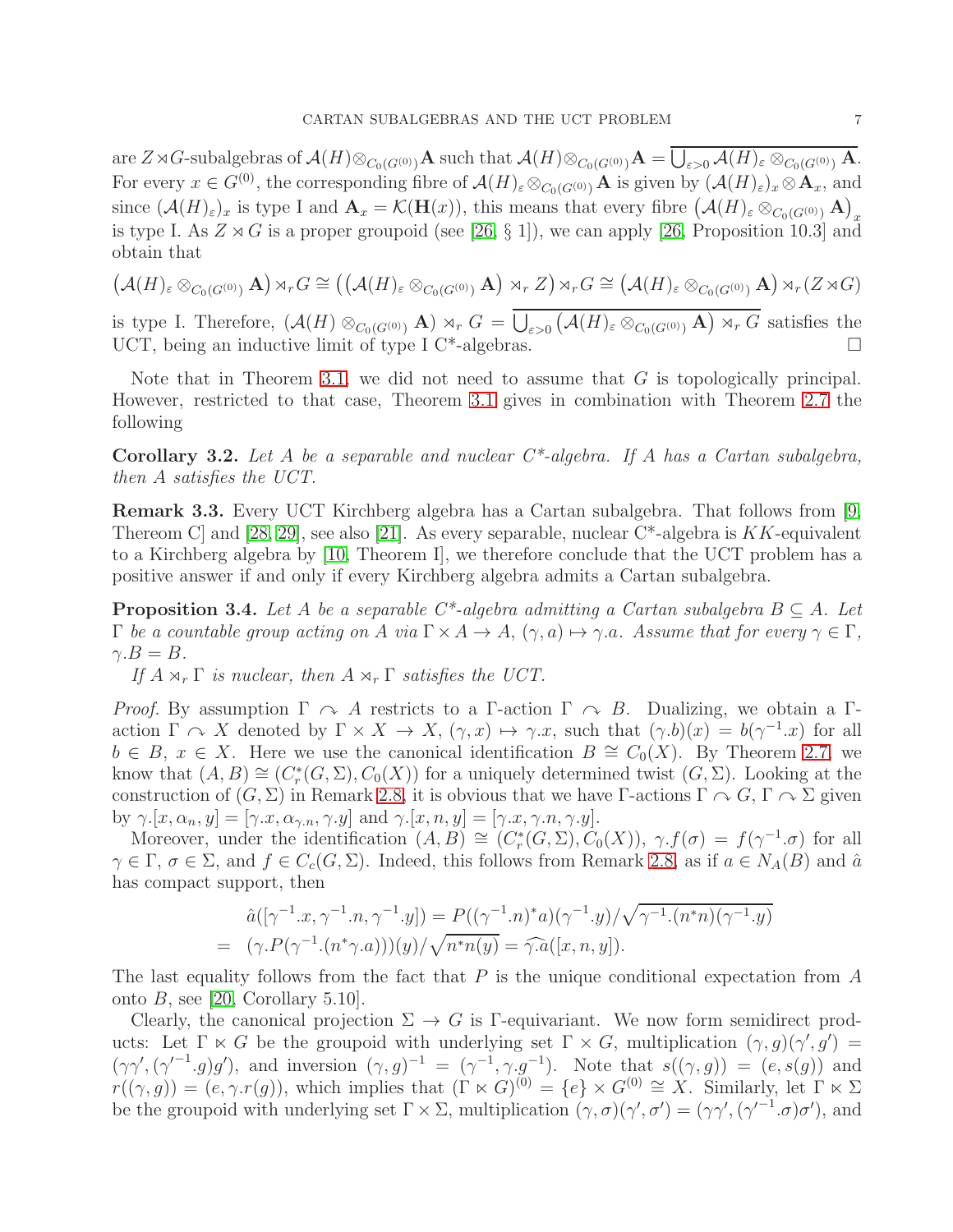inversion  $(\gamma, \sigma)^{-1} = (\gamma^{-1}, \gamma. \sigma^{-1})$ . Both,  $\Gamma \ltimes G$  and  $\Gamma \ltimes \Sigma$  are topological groupoids when equipped with the respective product topologies. As before, the homomorphism  $\Gamma \ltimes \Sigma \rightarrow$  $\Gamma \ltimes G$ ,  $(\gamma, \sigma) \to (\gamma, \dot{\sigma})$ , yields an extension

$$
\mathbb{T} \times X \rightarrowtail \Gamma \ltimes \Sigma \rightarrowtail \Gamma \ltimes G.
$$

One checks that  $(\Gamma \ltimes G, \Gamma \ltimes \Sigma)$  is indeed a twisted étale Hausdorff locally compact second countable groupoid. Observe also that

$$
C_c(\Gamma \ltimes G, \Gamma \ltimes \Sigma) = \{ \phi \in C_c(\Gamma \ltimes \Sigma, \mathbb{C}) : \phi(\gamma, z\sigma) = \phi(\gamma, \sigma)\overline{z} \text{ for all } z \in \mathbb{T} \}.
$$

Our goal is to show that  $C_r^*$  $f_r^*(\Gamma \ltimes G, \Gamma \ltimes \Sigma) \cong A \rtimes_r \Gamma$ . By Theorem [3.1,](#page-6-1) it then follows that  $A \rtimes_r \Gamma$ satisfies the UCT. More precisely, we show that the linear map  $C_c(\Gamma \ltimes G, \Gamma \ltimes \Sigma) \to C_c(\Gamma, A)$ determined by  $\delta_{\gamma} \otimes f \mapsto \delta_{\gamma} * f$ , where  $f \in C_c(G, \Sigma)$ , is an isometric  $*$ -isomorphism and hence extends to an isomorphism  $C_r^*$  $r_r^*(\Gamma \ltimes G, \Gamma \ltimes \Sigma) \cong A \rtimes_r \Gamma.$ 

For  $x \in X$ , let  $\pi_x$  denote the representation of  $C_c(G, \Sigma)$  introduced in Section [2.](#page-4-0) We denote by  $(\Gamma \ltimes \pi)_x$  the analogous representation associated with the twisted groupoid  $(\Gamma \ltimes G, \Gamma \ltimes \Sigma)$  on the Hilbert space  $\mathscr{K}_x$ . Moreover, let  $\tilde{\pi}_x$  denote the unique representation of A on  $\mathscr{H}_x$  extending  $\pi_x$ . By definition,

$$
\|\delta_{\gamma}\otimes f\|_{C^*_{r}(\Gamma\ltimes G,\Gamma\ltimes \Sigma)}=\sup_{x\in X}\|(\Gamma\ltimes \pi)_x(\delta_{\gamma}\otimes f)\|.
$$

Moreover,

$$
\|\delta_{\gamma}*f\|_{A\rtimes_{r}\Gamma}=\sup_{x\in X}\|(\tilde{\pi}_x\rtimes\Gamma)(\delta_{\gamma}*f)\|,
$$

where  $\tilde{\pi}_x \rtimes \Gamma$  denotes the integrated form associated with  $\tilde{\pi}_x$ . To see this, note that  $\{\pi_x: x \in X\}$ is a continuous field of representation when  $\mathscr{H} = \bigsqcup_{x \in X} \mathscr{H}_x$  carries the unique continuous Hilbert bundle structure such that  $C_c(G, \Sigma)$  constitutes a fundamental family of continuous sections. The induced representation  $\tilde{\pi}$  of A on the Hilbert  $C_0(X)$ -module  $\Gamma_0(X; \mathcal{H})$  is faithful, and the norm on  $A \rtimes_r \Gamma$  is therefore induced from the representation  $\tilde{\pi} \rtimes \Gamma$ . However,  $\tilde{\pi} \rtimes \Gamma$ itself is induced from the continuous field  $\{\tilde{\pi}_x \rtimes \Gamma : x \in X\}.$ 

Let  $U: \mathcal{H}_x \otimes \ell^2\Gamma \to \mathcal{K}_x$  be the unitary determined by  $\xi \otimes \delta_i \mapsto \delta_i \otimes \xi$ . We will show that

$$
U^*(\Gamma \ltimes \pi)_x(\delta_\gamma \otimes f)U = (\tilde{\pi}_x \rtimes \Gamma)(\delta_\gamma * f),
$$

which then yields the desired isomorphism  $C_r^*$  $r_r^*(\Gamma \ltimes G, \Gamma \ltimes \Sigma) \cong A \rtimes_r \Gamma$ . We compute

$$
(\Gamma \ltimes \pi)_x(\delta_\gamma \otimes f)U(\xi \otimes \delta_i)(j,\sigma) = (\Gamma \ltimes \pi)_x(\delta_\gamma \otimes f)(\delta_i \otimes \xi)(j,\sigma)
$$
  
= 
$$
\sum_{(k,\tau) \in (\Gamma \ltimes G)_x} (\delta_\gamma \otimes f)((j,\sigma)(k,\tau)^{-1})(\delta_i \otimes \xi)(k,\tau) = \sum_{(k,\tau)} (\delta_\gamma \otimes f)((jk^{-1},k.(\sigma\tau^{-1}))\delta_{i,k}\xi(\tau))
$$
  
= 
$$
\sum_{(k,\tau)} \delta_{\gamma,jk^{-1}}\delta_{i,k}f(k.(\sigma\tau^{-1}))\xi(\tau) = \delta_{\gamma i} \otimes \pi_x(i^{-1}.f)(\xi)(j,\sigma).
$$

Therefore,  $(\Gamma \ltimes \pi)_x(\delta_\gamma \otimes f)U(\xi \otimes \delta_i) = \delta_{\gamma i} \otimes \pi_x(i^{-1}.f)(\xi)$ . By definition of the integrated form, we also have

$$
U((\tilde{\pi}_x \rtimes \Gamma)(\delta_\gamma * f)(\xi \otimes \delta_i)) = U((1 \otimes \lambda_\gamma)\pi_x(i^{-1}.f)(\xi) \otimes \delta_i) = U(\pi_x(i^{-1}.f)(\xi) \otimes \delta_{\gamma i})
$$
  
=  $\delta_{\gamma i} \otimes \pi_x(i^{-1}.f)(\xi)$ .

Thus,  $U^*(\Gamma \ltimes \pi)_x(\delta_\gamma \otimes f)U = (\tilde{\pi}_x \rtimes \Gamma)(\delta_\gamma * f)$ , and the proof is complete.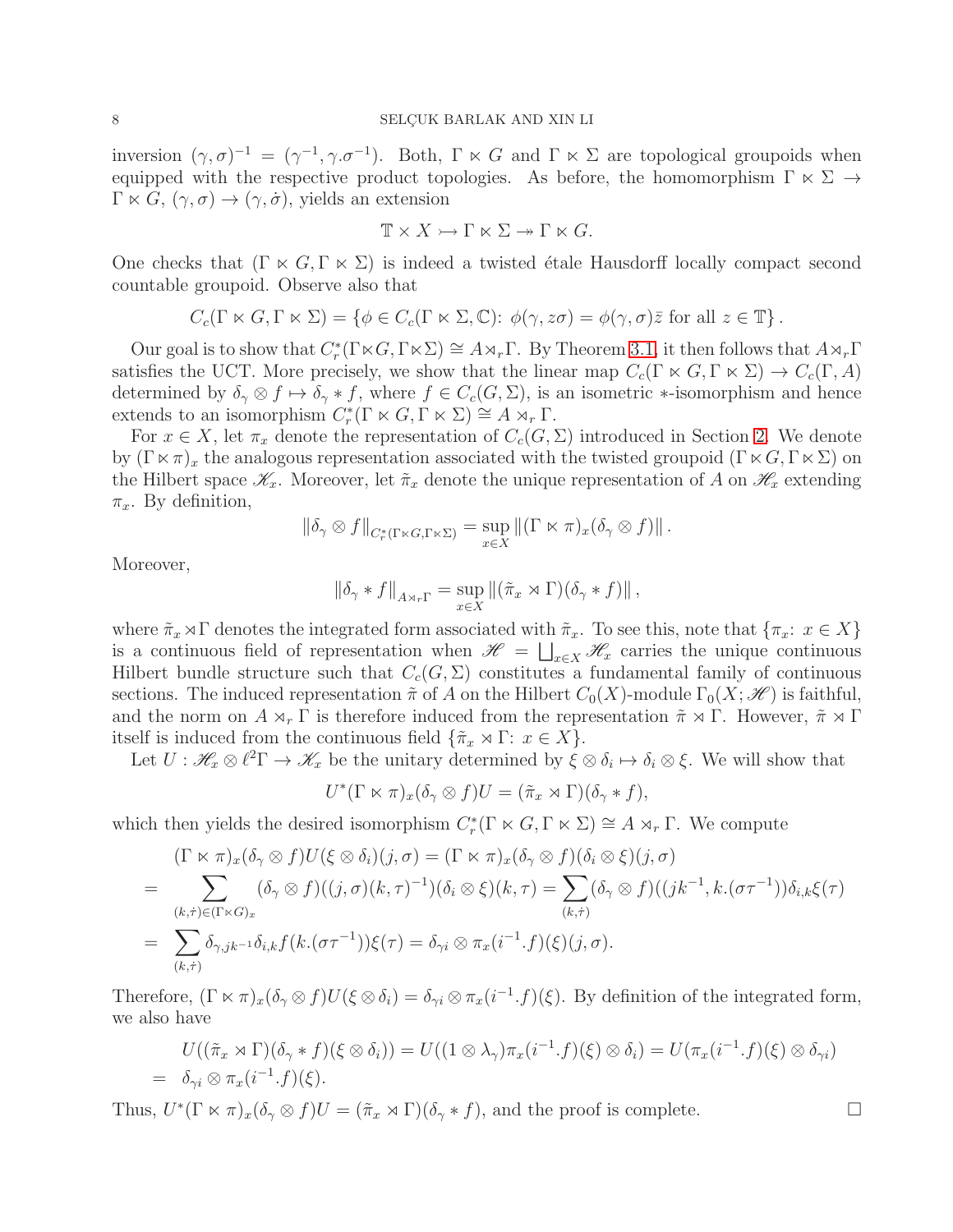**Remark 3.5.** Let  $(A, B)$  be a Cartan pair with A separable and  $(G, \Sigma)$  the unique twist as in Theorem [2.7](#page-5-0) such that  $(A, B) \cong (C_r^*$  $\mathcal{C}_r^*(G,\Sigma), C_0(G^{(0)}))$ . The proof of Proposition [3.4](#page-7-1) also shows that any automorphism  $\alpha \in Aut(A)$  satisfying  $\alpha(B) = B$  is induced by an isomorphism of the twist  $(G, \Sigma)$ .

#### 4. Crossed products by finite cyclic groups

<span id="page-9-0"></span>Let A be a  $C^*$ -algebra,  $B \subseteq A$  a masa, and  $\alpha \in \text{Aut}(A)$  an automorphism. Define

$$
F_{B,\alpha} := \{ x \in A : xb = \alpha(b)x \text{ for all } b \in B \}.
$$

This is a closed sub-vectorspace of A with  $\alpha(B)F_{B,\alpha}B \subseteq F_{B,\alpha}$  (with equality, if B contains an approximate unit for A). In fact, for  $x \in F_{B,\alpha}$  and  $d, e, f \in B$ ,

$$
\alpha(e) x f d = \alpha(e) \alpha(d) x f = \alpha(d) \alpha(e) x f.
$$

Furthermore,  $F_{B,\alpha}^* = F_{\alpha(B),\alpha^{-1}}$ , since  $xb = \alpha(b)x$  if and only if  $x^*\alpha(b)^* = b^*x = \alpha^{-1}(\alpha(b)^*)x^*$ . Also note that for  $x \in F_{B,\alpha}$  and  $b \in B$ ,

$$
x^*xb = x^*\alpha(b)x = bx^*x
$$
 and  $xx^*\alpha(b) = \alpha(b)xx^*$ ,

showing that  $x^*x \in B$  and  $xx^* \in \alpha(B)$ . If  $\beta \in \text{Aut}(A)$  is another automorphism, then  $\beta(F_{B,\alpha}) = F_{\beta(B),\beta\alpha\beta^{-1}}$ . In particular,  $\alpha(F_{B,\alpha}) = F_{\alpha(B),\alpha}$ .

Assume now that  $\alpha^n = id$ . The definition of  $F_{B,\alpha}$  is exactly made for the purpose of characterizing when a masa  $B \subseteq A$  is also a masa in  $A \rtimes_{\alpha} \mathbb{Z}_n$ . The following statement holds in greater generality, but as we are only concerned with finite order automorphisms, we restrict to this case. In the following, let t be the unitary in (the multiplier algebra of)  $A \rtimes_{\alpha} \mathbb{Z}_n$  implementing the  $\mathbb{Z}_n$ -action  $\alpha$ .

<span id="page-9-2"></span>**Proposition 4.1.** Let A be a  $C^*$ -algebra,  $B \subseteq A$  a masa, and  $\alpha : \mathbb{Z}_n \cap A$  an action. Then  $B \subseteq A \rtimes_{\alpha} \mathbb{Z}_n$  is a masa if and only if  $F_{B,\alpha^k} = 0$  for  $k = 1, \ldots, n-1$ .

*Proof.* Let  $a = \sum_{k=0}^{n-1} t^k x_k \in A \rtimes_{\alpha} \mathbb{Z}_n$ . Then

$$
0 = [a, b] = \sum_{k=0}^{n-1} [t^k x_k, b] = \sum_{k=0}^{n-1} t^k (x_k b - \alpha^{-k}(b) x_k)
$$

for all  $b \in B$  if and only if  $x_k \in F_{B,\alpha^{-k}}$  for  $k = 0, \ldots, n-1$ . Now  $B \subseteq A \rtimes_\alpha \mathbb{Z}_n$  is a masa if and only if  $A \rtimes_{\alpha} \mathbb{Z}_n \cap B' = B$ . This is exactly the case if  $F_{B,\alpha^k} = 0$  for  $k = 1, \ldots, n-1$ .

One instance where  $B \subseteq A \rtimes_{\alpha} \mathbb{Z}_n$  is not a masa is when  $\alpha$  restricts to the identity on B. In this section, we will see that for a certain class of masas with totally disconnected spectrum the converse is also true, at least when passing to an appropriate cocycle perturbation of  $\alpha$ . We then use this to show the UCT for the crossed products associated with such actions. This needs some preparation first.

<span id="page-9-1"></span>**Lemma 4.2.** Let A be a C<sup>\*</sup>-algebra,  $B \subseteq A$  a masa, and  $\alpha \in \text{Aut}(A)$ . Then every  $y \in F_{B,\alpha}$ satisfies  $yy^* = \alpha(y^*y)$ .

*Proof.* We have seen that  $yy^*, \alpha(y^*y) \in \alpha(B)$ . Set  $X := \text{Spec}(\alpha(B))$ . Assume that  $yy^* \neq$  $\alpha(y^*y)$ . We may assume that there exists a non-empty open subset  $U \subseteq X$  with the property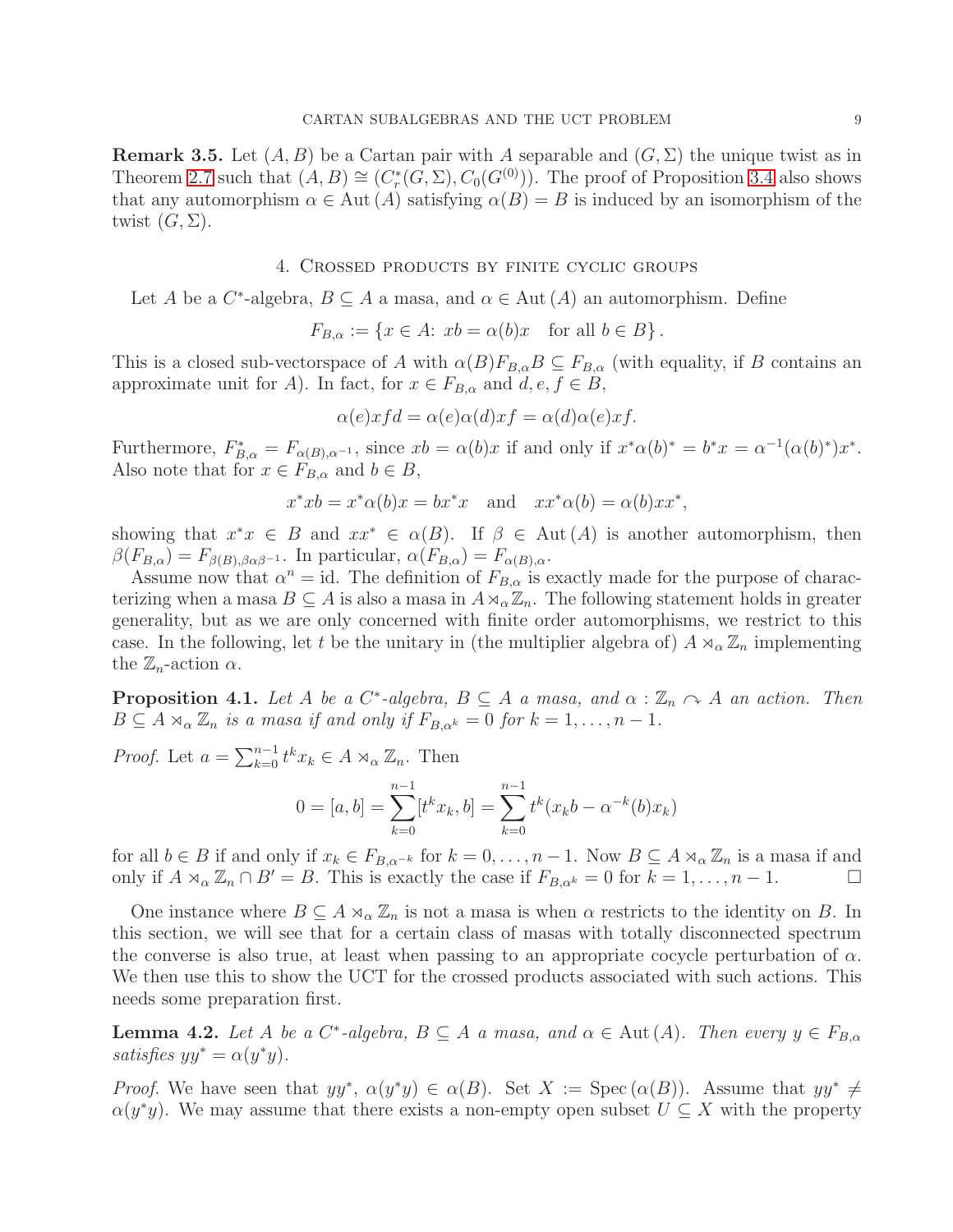that  $yy^*(u) < \alpha(y^*y)(u)$  for all  $u \in U$ . Choose  $h \in B$  positive with norm one such that  $\alpha(h) \in \alpha(B) \cong C_0(X)$  has support in U. Set  $x := yh^{1/2}$  and observe that

$$
xx^* = yhy^* = \alpha(h)yy^* \in \alpha(B)
$$
 and  $x^*x = h^{1/2}y^*yh^{1/2} = hy^*y \in B$ ,

yielding  $\alpha(x^*x) = \alpha(h)\alpha(y^*y) \in \alpha(B)$ . By construction of  $h, 0 \leq xx^*(u) < \alpha(x^*x)(u)$  for all u in the interior of supp  $(\alpha(h)) \subseteq U$  and  $xx^*(u) = \alpha(x^*x)(u) = 0$  for all other  $u \in X$ . In particular,  $||xx^*|| < ||\alpha(x^*x)|| = ||x^*x||$ , which is not possible. Hence,  $yy^* = \alpha(y^*y)$ .

As we shall see next, partial isometries occurring in the polar decomposition of elements in  $F_{B,\alpha}$  implement  $\alpha$  locally.

<span id="page-10-0"></span>**Lemma 4.3.** Let A be a  $C^*$ -algebra,  $B \subseteq A$  a masa,  $\alpha \in \text{Aut}(A)$ , and  $y \in F_{B,\alpha}$ . Let  $y = v|y|$ be the polar decomposition in  $A^{**}$ . Then the  $*$ -homomorphism given by adjoining with v,

$$
\mathrm{Ad}\,(v): \overline{y^*yBy^*y} \to \overline{\alpha(y^*yBy^*y)},
$$

coincides with the restriction of  $\alpha$ .

*Proof.* Let  $b \in B$  be a positive element. Then

$$
Ad(v)(y^*yby^*y) = y|y|b|y|y^* = y|y|b^{1/2}(y|y|b^{1/2})^*.
$$

Now  $|y|b^{1/2} \in B$ , and therefore  $y|y|b^{1/2} \in F_{B,\alpha}$ . Using Lemma [4.2](#page-9-1) and the fact that  $y^*y \in B$ , we conclude that

$$
\text{Ad}(v)(y^* yby^* y) = \alpha((y|y|b^{1/2})^* y|y|b^{1/2}) = \alpha(b^{1/2}(y^* y)^2 b^{1/2}) = \alpha(y^* yby^* y).
$$

If  $v \in F_{B,\alpha}$  happens to be a partial isometry, then the \*-homomorphism in Lemma [4.3](#page-10-0) is implemented by  $v \in A$  and  $\alpha$  restricts to  $\text{Ad}(v) : v^*v B v^*v \to vv^* \alpha(B) vv^*$ . In the light of Lemma [4.3,](#page-10-0) it is therefore interesting to know whether  $F_{B,\alpha}$  contains non-trivial partial isometries. We present the following sufficient criterion.

**Lemma 4.4.** Let A be a  $C^*$ -algebra,  $B \subseteq A$  a masa,  $\alpha \in \text{Aut}(A)$ , and let  $X = \text{Spec}(B)$ . Let  $x \in F_{B,\alpha}$  and denote by  $f \in C_0(X)$  the positive function corresponding to  $x^*x \in B \cong C_0(X)$ .

For every clopen subset V of the open support of f, there exists a partial isometry  $v \in F_{B,\alpha}$ such that  $v^*v$  is the characteristic function of V.

*Proof.* We may assume that V is non-empty. Let  $e \in B$  denote the characteristic function of  $V$ , and set

$$
g(t) := \begin{cases} f(t)^{-1/2} & , \text{ if } t \in V, \\ 0 & , \text{ otherwise.} \end{cases}
$$

Then  $g \in B$  is positive,  $y := xg \in F_{B,\alpha}$  and satisfies  $y^*y = gx^*xg = ef^{-1/2}ff^{-1/2}e = e$ .

As an immediate consequence, we have the following important observation.

<span id="page-10-1"></span>Corollary 4.5. Let A be a  $C^*$ -algebra,  $B \subseteq A$  a masa, and  $\alpha \in Aut(A)$ . Assume that the spectrum of B is totally disconnected. If  $F_{B,\alpha} \neq 0$ , then  $F_{B,\alpha}$  contains a non-trivial partial isometry.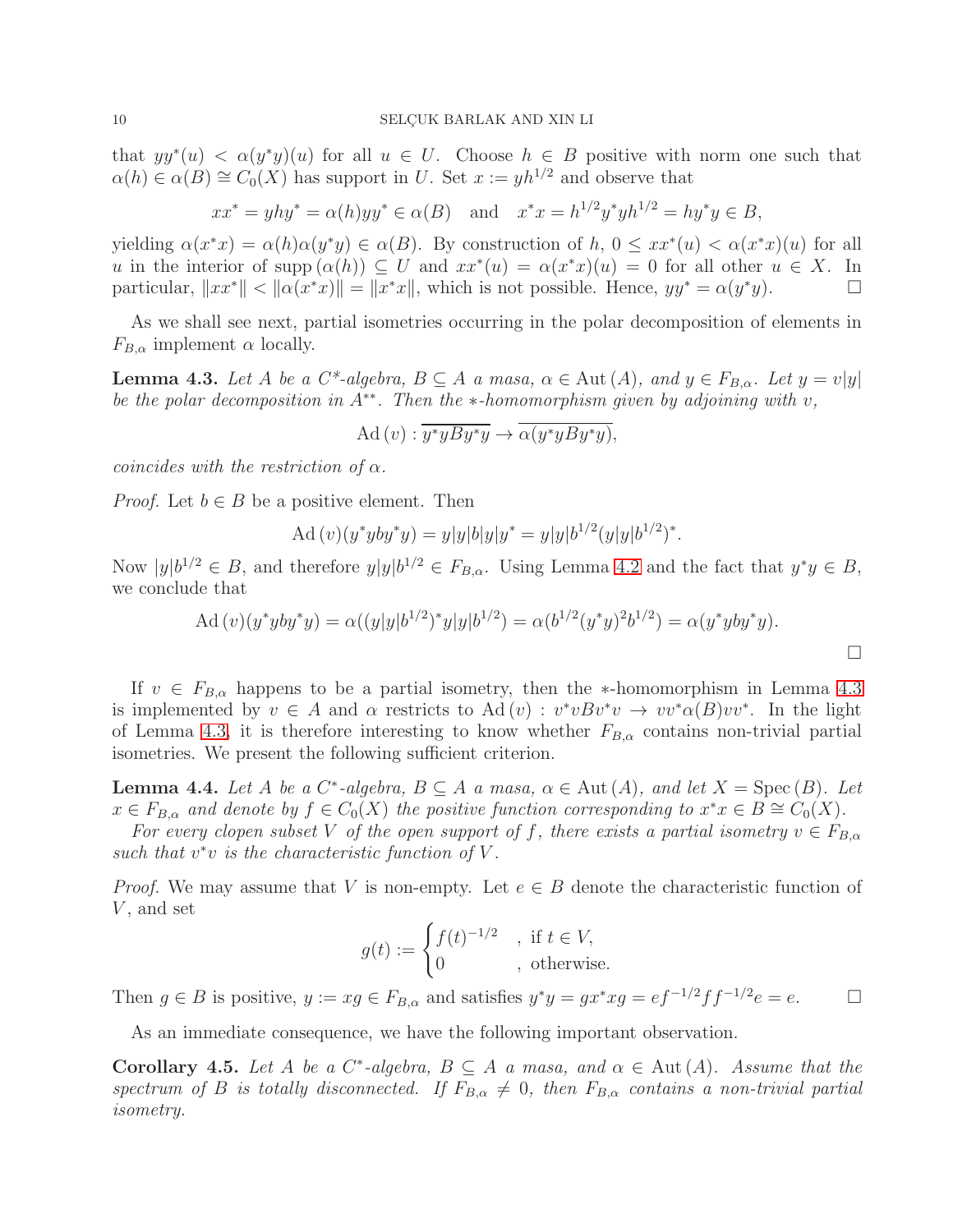**Definition 4.6.** Recall that an  $\alpha$ -cocycle for a discrete group action  $\alpha : \Gamma \cap \Lambda$  is a map  $u: \Gamma \to \mathcal{U}(\mathcal{M}(A))$  satisfying  $u_{\gamma\gamma'} = u_{\gamma}\alpha_{\gamma}(u_{\gamma'})$  for all  $\gamma, \gamma' \in \Gamma$ . Given an  $\alpha$ -cocycle u, we define the perturbed Γ-action  $\alpha^u$  via  $\alpha^u_\gamma = \text{Ad}(u_\gamma) \circ \alpha_\gamma$ . Two actions  $\alpha$  and  $\beta$  are called exterior equivalent, if there exists an  $\alpha$ -cocycle u such that  $\beta = \alpha^u$ . Two actions  $\alpha$  and  $\beta$  are called cocycle conjugate, if there is an  $\alpha$ -cocycle u such that  $\alpha^u$  and  $\beta$  are conjugate.

The crossed products  $A \rtimes_{\alpha} \Gamma$  and  $A \rtimes_{\alpha} \Gamma$  are isomorphic via an isomorphism fixing A pointwise.

Next we show that if  $\alpha$  is an automorphism with  $\alpha^n = id$  and  $B \subseteq A$  is a masa with totally disconnected spectrum, then partial isometries in  $F_{B,\alpha}$  can be chosen to satisfy a certain "local cocycle" condition. Observe that a unitary  $u \in \mathcal{U}(\mathcal{M}(A))$  satisfying  $u\alpha(u) \dots \alpha^{n-1}(u) =$ 1 gives rise to an  $\alpha$ -cocycle (where  $\alpha$  is considered as a  $\mathbb{Z}_n$ -action) via  $u_0 := 1$  and  $u_k :=$  $u\alpha(u)\ldots\alpha^{k-1}(u)$  for  $k=1,\ldots,n-1$ .

<span id="page-11-0"></span>**Proposition 4.7.** Let A be a  $C^*$ -algebra,  $B \subseteq A$  a masa, and  $\alpha : \mathbb{Z}_n \cap A$  an action. Assume that B has totally disconnected spectrum. Given a partial isometry  $v \in F_{B,\alpha}$ , there exists another partial isometry  $w \in F_{B,\alpha}$  with  $w^*w = v^*v$  and  $\alpha^{n-1}(w) \dots \alpha(w) = w^*$ .

In particular, if A is unital and v is a unitary, then  $w^*$  is an  $\alpha$ -cocycle and the perturbed  $action \alpha^{w^*}$  satisfies  $\alpha^{w^*}(b) = b$  for all  $b \in B$ .

*Proof.* For  $b \in B$ ,

$$
\alpha^{n-1}(v)\dots\alpha(v)v\mathbf{b}=\alpha^{n-1}(v)\dots\alpha(v)\alpha(\mathbf{b})v=\alpha^{n}(\mathbf{b})\alpha^{n-1}(v)\dots\alpha(v)v=\mathbf{b}\alpha^{n-1}(v)\dots\alpha(v)v.
$$

As  $B \subseteq A$  is a masa, this shows that  $\alpha^{n-1}(v) \dots \alpha(v)v \in B$ . Using Lemma [4.2](#page-9-1) *n* times, we compute

$$
\alpha^{n-1}(v) \dots \alpha(v) v v^* \alpha(v)^* \dots \alpha^{n-1}(v)^* = \alpha^{n-1}(v) \dots \alpha(v) \alpha(v^* v) \alpha(v)^* \dots \alpha^{n-1}(v)^*
$$
  
=  $\alpha^{n-1}(v) \dots \alpha^2(v) \alpha(vv^*) \alpha^2(v)^* \dots \alpha^{n-1}(v)^* = \alpha^{n-1}(vv^*) = v^* v.$ 

Thus,  $f := (\alpha^{n-1}(v) \dots \alpha(v)v)^*$  is a local unitary with source and range projection  $p = v^*v$ . Since  $Spec(B)$  is totally disconnected, we find  $b \in B \cong C_0(Spec(B))$  with  $f = b^n$ . Then  $w := vb \in F_{B,\alpha}$  satisfies

$$
w^*w = b^*v^*vb = b^*pb = p.
$$

By repeatedly using the defining relation of  $F_{B,\alpha}$ , we also get that

$$
\alpha^{n-1}(w)\dots\alpha(w)w = \alpha^{n-1}(v)\dots\alpha(v)v b^n = f^*f = p.
$$

By Lemma [4.2,](#page-9-1)

$$
\alpha^{n-1}(w)\dots\alpha(w)=\alpha^{n-1}(w)\dots\alpha(w)\alpha(w^*w)=\alpha^{n-1}(w)\dots\alpha(w)ww^*=pw^*=w^*,
$$

and the proof is complete.  $\Box$ 

Lemma [4.2](#page-9-1) yields that  $v, w \in F_{B,\alpha}$  as in Proposition [4.7](#page-11-0) automatically satisfy

$$
ww^* = \alpha(w^*w) = \alpha(v^*v) = vv^*.
$$

The following observation is crucial for the proof of this section's main result, but also noteworthy in its own right.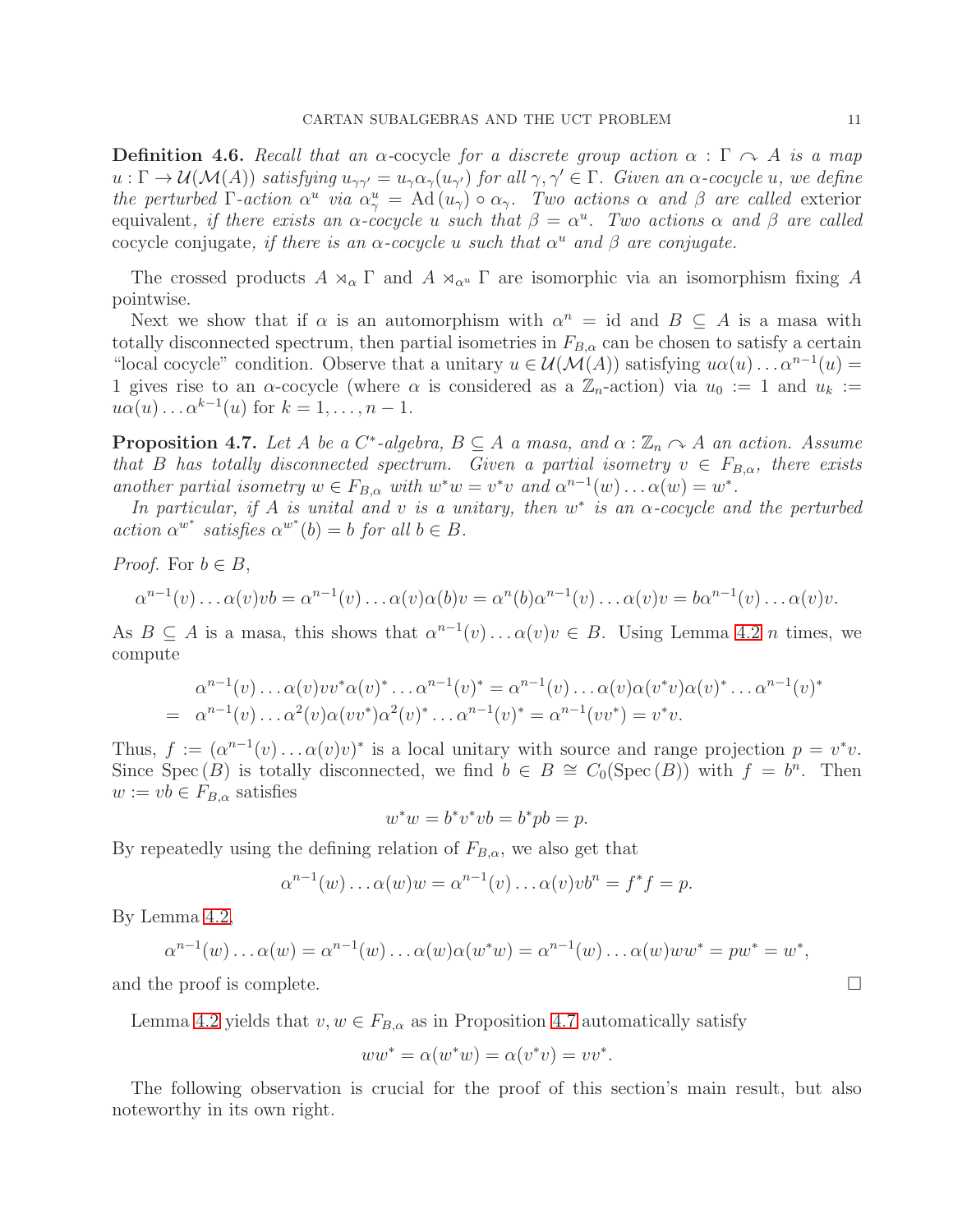<span id="page-12-0"></span>**Proposition 4.8.** Let A be a unital  $C^*$ -algebra and  $B \subseteq A$  a masa. Assume that B has totally disconnected spectrum, and that for every non-zero projection  $e \in B$ , there exists an isometry  $s \in A$  such that  $sBs^* \subseteq eBe$ . Moreover, let  $\alpha$  be an automorphism on A with the property that  $F_{B,\alpha}\neq 0.$ 

Then there exists a unitary  $w \in A$  satisfying  $\alpha|_B = \text{Ad}(w)|_B$ .

*Proof.* By Corollary [4.5,](#page-10-1) there exists a non-trivial partial isometry  $v \in F_{B,\alpha}$ . Set  $e := v^*v$ . Then  $e \in B$ , and we have  $\alpha(e) = \alpha(v^*v) = vv^*$  by Lemma [4.2.](#page-9-1) Choose an isometry  $s \in A$  with  $sBs^* \subseteq eBe$ . Define  $w := \alpha(s)^* vs$ . Then

$$
wbw^* = \alpha(s)^*v(sbs^*)v^*\alpha(s) = \alpha(s)^*\alpha(sbs^*)vv^*\alpha(s) = \alpha(s)^*\alpha(sbs^*)\alpha(e)\alpha(s) = \alpha(b)
$$

for every  $b \in B$ . In particular,  $ww^* = 1$ . Moreover,

$$
w^*w = s^*v^*\alpha(s)\alpha(s)^*vs = s^*v^*vss^*s = s^*es = 1.
$$

 $\Box$ 

**Remark 4.9.** Note that we can always find isometries as in Proposition [4.8](#page-12-0) if  $(A, B) \cong$  $(C_r^*$  $r_r^*(G), C(G^{(0)}))$  for an étale Hausdorff locally compact second countable topologically principal groupoid G which is minimal and purely infinite, and that has the property that  $G^{(0)}$  is homeomorphic to the Cantor set, see [\[16,](#page-17-14) Proposition 4.11]. In particular, this is the case if  $(A, B) \cong (O_2, D_2)$ , where  $D_2$  is the canonical masa in  $O_2$ , see [\[19,](#page-17-22) § III.2] and [\[16,](#page-17-14) Lemma 6.1].

<span id="page-12-1"></span>**Theorem 4.10.** Let  $(A, B)$  be as in Proposition [4.8.](#page-12-0) Let p be a prime number and  $\alpha : \mathbb{Z}_p \cap A$ an action. Then the following are equivalent:

- (i)  $B \subseteq A \rtimes_{\alpha} \mathbb{Z}_p$  is not a masa.
- (ii)  $\alpha$  is exterior equivalent to a  $\mathbb{Z}_p$ -action fixing B pointwise.

Moreover, if  $B \subseteq A$  is regular and satisfies the equivalent conditions (i) and (ii), then B is also regular as a sub- $C^*$ -algebra of  $A \rtimes_{\alpha} \mathbb{Z}_p$ .

*Proof.* Proposition [4.1](#page-9-2) yields that  $B \subseteq A \rtimes_{\alpha} \mathbb{Z}$  is not a masa if and only if  $F_{B,\alpha^k} \neq 0$  for some  $k \in \{1, \dots, p-1\}$ . Since p is prime, we may assume that  $k = 1$ . By Proposition [4.8](#page-12-0) and Proposition [4.7,](#page-11-0) there exists an  $\alpha$ -cocycle w with the property that  $\alpha^w(b) = b$  for all  $b \in B$ . This shows that (i) implies (ii).

For the other implication, let  $\beta : \mathbb{Z}_p \cap A$  be an action as in (ii). Then  $t \in A \rtimes_{\beta} \mathbb{Z}_p \cap B'$ , showing that  $B \subseteq A \rtimes_{\beta} \mathbb{Z}_p$  is not a masa. As  $\alpha$  is exterior equivalent to  $\beta$ ,  $A \rtimes_{\alpha} \mathbb{Z}_p$  and  $A \rtimes_{\beta} \mathbb{Z}_p$ are isomorphic via an isomorphism fixing A pointwise. Hence,  $B \subseteq A \rtimes_{\alpha} \mathbb{Z}_p$  is not a masa.

Lastly, the proof of "(ii) implies (i)" also shows that B is regular in  $A \rtimes_{\alpha} \mathbb{Z}_p$  if it is regular in A and satisfies (i) and (ii).

<span id="page-12-2"></span>**Corollary 4.11.** Let  $(A, B)$  be a Cartan pair with A nuclear, and assume that  $(A, B)$  satisfies the conditions of Proposition [4.8.](#page-12-0) Let p be a prime number and  $\alpha : \mathbb{Z}_p \cap A$  an action. Assume that there exists an automorphism  $\gamma \in$  Aut (A) such that  $\gamma(B)$  is a regular sub-C<sup>\*</sup>-algebra of  $A \rtimes_{\alpha} \mathbb{Z}_p$ . Then  $A \rtimes_{\alpha} \mathbb{Z}_p$  satisfies the UCT.

Proof. If  $\gamma(B) \subseteq A \rtimes_{\alpha} \mathbb{Z}_p$  is a masa, then it is a Cartan subalgebra, and  $A \rtimes_{\alpha} \mathbb{Z}_p$  satisfies the UCT by Theorem [3.1.](#page-6-1) Therefore assume that  $\gamma(B) \subseteq A \rtimes_{\alpha} \mathbb{Z}_p$  is not a masa. Since p is prime, we may assume that  $F_{B,\gamma^{-1}\alpha\gamma} = F_{\gamma(B),\alpha} \neq 0$ . The conjugate action  $\beta : \mathbb{Z}_p \cap A$  induced by  $\beta := \gamma^{-1} \alpha \gamma$  has the property that  $B \subseteq A \rtimes_{\beta} \mathbb{Z}_p$  is not a masa. By Theorem [4.10,](#page-12-1) there exists a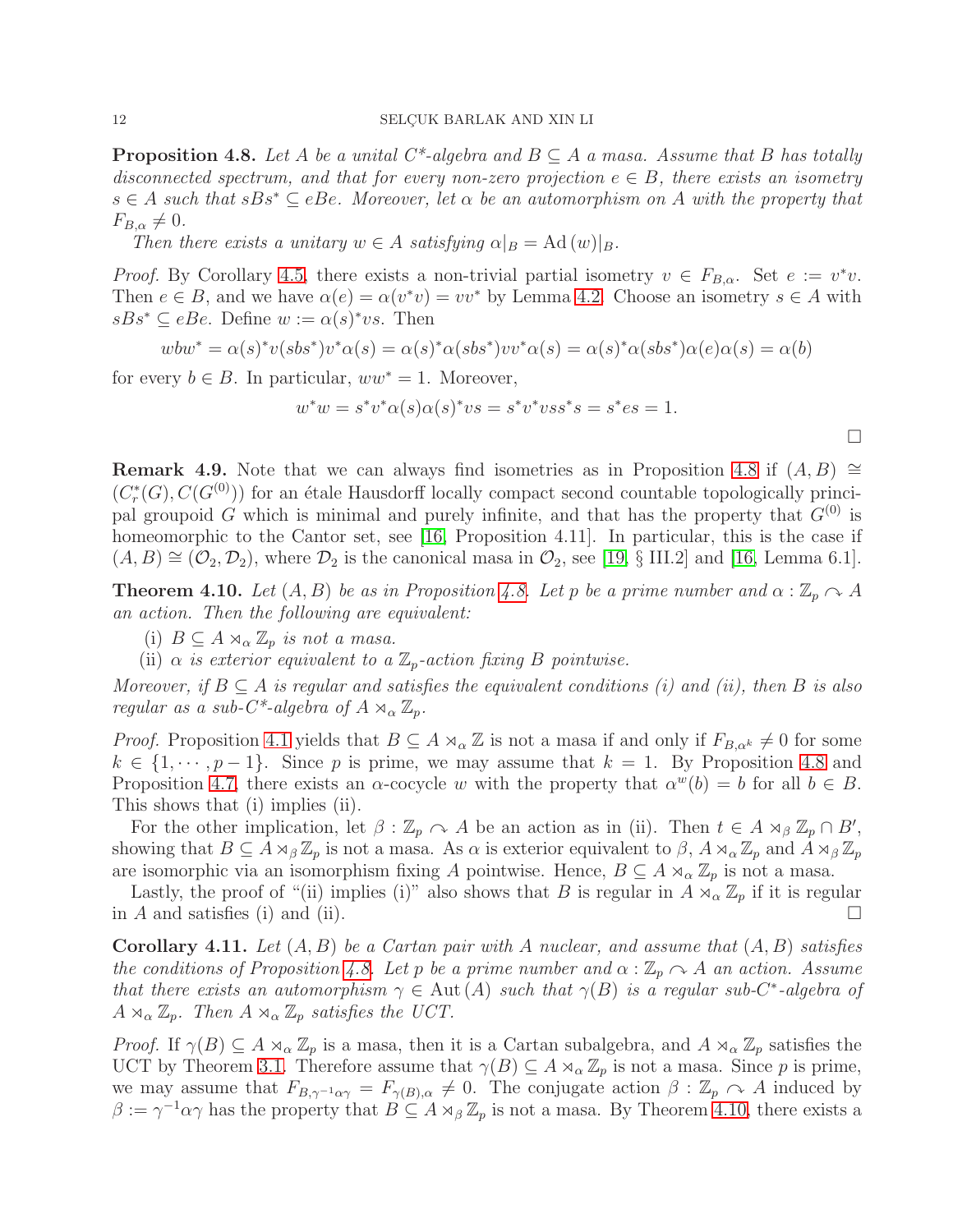β-cocycle  $w \in A$  such that  $\beta^w$  fixes B pointwise. Thus  $A \rtimes_\alpha \mathbb{Z}_p \cong A \rtimes_{\beta^w} \mathbb{Z}_p$  satisfies the UCT by Proposition [3.4.](#page-7-1)  $\Box$ 

As a consequence of Corollary [4.11,](#page-12-2) we obtain the following

<span id="page-13-1"></span>**Corollary 4.12.** Let  $(A, B)$  be a Cartan pair with A nuclear, and assume that  $(A, B)$  satisfies the conditions of Proposition [4.8.](#page-12-0) Let p be a prime number and  $\alpha : \mathbb{Z}_p \curvearrowright A$  an action. Suppose that there exists an automorphism  $\gamma \in$  Aut  $(A)$  such that  $\alpha(\gamma(B)) = u\gamma(B)u^*$  for some  $u \in \mathcal{U}(A)$ . Then  $A \rtimes_{\alpha} \mathbb{Z}_p$  satisfies the UCT.

Proof. As  $\alpha(\gamma(B)) = u\gamma(B)u^*$ , we have that  $u^*t \in N_{A\rtimes_{\alpha}\mathbb{Z}_p}(\gamma(B))$ . Moreover, regularity of  $\gamma(B)$  in A yields that  $u \in A = C^*(N_A(\gamma(B))) \subseteq C^*(N_{A \rtimes_{\alpha} \mathbb{Z}_p}(\gamma(B)))$ . Hence,  $t = u(u^*t) \in$  $C^*(N_{A\rtimes_{\alpha}Z_p}(\gamma(B)))$ . Using again that  $\gamma(B)$  is regular in A, we conclude that it is also regular in  $A \rtimes_{\alpha} \mathbb{Z}_p$ . The claim now follows from Corollary [4.11.](#page-12-2)

Remark 4.13. As we mentioned before, Corollary [4.11](#page-12-2) and Corollary [4.12](#page-13-1) in particular apply to  $(A, B) = (O_2, D_2)$ . This is already of interest since it suffices to prove the UCT for crossed products of the form  $\mathcal{O}_2 \rtimes_{\alpha} \mathbb{Z}_p$  in order to solve the UCT problem, see [\[1,](#page-17-13) Theorem 4.17]. However, also note that by [\[3,](#page-17-23) Corollary 3.8], there exist uncountably many mass in  $\mathcal{O}_n$ ,  $n \in \mathbb{N}$ , which are outer but not inner conjugate to the canonical masa  $\mathcal{D}_n$ .

## 5. ON THE UCT PROBLEM FOR  $M_{2^{\infty}}$ -STABLE C<sup>\*</sup>-ALGEBRAS

<span id="page-13-0"></span>Let  $(G_1, \Sigma_1), ..., (G_n, \Sigma_n)$  be twisted étale Hausdorff locally compact second countable topologically principal groupoids, with compact unit spaces  $\Sigma_i^{(0)} = G_i^{(0)}$  $i^{(0)}$ . Set  $G := G_1 \times \ldots \times G_n$ as a topological groupoid. Form  $\Sigma := (\Sigma_1 \times ... \times \Sigma_n) / \sim$ , where  $(..., z\sigma_i, ..., \sigma_j, ...) \sim$  $(\ldots,\sigma_i,\ldots,z\sigma_j,\ldots)$  for all  $z \in \mathbb{T}$  and  $1 \leq i,j \leq n$ . Write  $[\sigma_1,\ldots,\sigma_n]$  for the class of  $(\sigma_1, \ldots, \sigma_n)$  in  $\Sigma$ . It is easy to see that  $\Sigma$  becomes a Hausdorff locally compact second countable groupoid via  $[\sigma_1, \ldots, \sigma_n] \cdot [\tau_1, \ldots, \tau_n] = [\sigma_1 \tau_1, \ldots, \sigma_n \tau_n]$ . Moreover, we have a canonical T-action given by  $z[\sigma_1, \ldots, \sigma_n] := [z\sigma_1, \ldots, \sigma_n] = \ldots = [\sigma_1, \ldots, z\sigma_n]$ . It is also easy to see that the map  $\Sigma \to G$ ,  $[\sigma_1, \ldots, \sigma_n] \mapsto (\dot{\sigma}_1, \ldots, \dot{\sigma}_n)$  gives rise to a central groupoid extension  $\mathbb{T} \times G^{(0)} \rightarrow \Sigma \rightarrow G$ , so that  $(G, \Sigma)$  is again a twisted étale Hausdorff locally compact second countable topologically principal groupoid.

<span id="page-13-2"></span>**Lemma 5.1.** We have a canonical identification  $C_r^*$  $\mathcal{C}_r^*(G_1, \Sigma_1) \otimes_{\min} \ldots \otimes_{\min} C_r^*$  $r^*(G_n, \Sigma_n) \stackrel{\cong}{\longrightarrow}$  $C_r^*$  $f_r^*(G,\Sigma)$  sending  $f_1\otimes\ldots\otimes f_n$  to the function  $[\sigma_1,\ldots,\sigma_n]\mapsto f(\sigma_1)\cdots f(\sigma_n)$  in  $C_c(G,\Sigma)$ , for  $f_i \in C_c(G_i, \Sigma_i).$ 

*Proof.* By induction, it suffices to treat the case  $n = 2$ . In that case, let  $x_1 \in G_1^{(0)}$  $_1^{\left(\nu\right)}$  and  $x_2 \in G_2^{(0)}$  be arbitrary, and let  $\pi_{x_1}$ ,  $\pi_{x_2}$  be the representations of  $C_c(G_1, \Sigma_1)$ ,  $C_c(G_2, \Sigma_2)$  on the Hilbert spaces  $\mathscr{H}_{x_1}, \mathscr{H}_{x_2}$  introduced in Section [2.](#page-4-0) Also, let  $\pi_{(x_1,x_2)}$  be the representation of  $C_c(G, \Sigma)$  on  $\mathscr{H}_{(x_1,x_2)}$  as in Section [2.](#page-4-0) A straightforward computation shows that  $\xi_1 \otimes \xi_2 \mapsto$  $[[\sigma_1, \sigma_2] \mapsto \xi(\sigma_1) \cdot \xi(\sigma_2)]$  extends to a unitary  $U : \mathscr{H}_{x_1} \otimes \mathscr{H}_{x_2} \stackrel{\cong}{\longrightarrow} \mathscr{H}_{(x_1, x_2)}$ . In addition, let  $f_i \in C_c(G_i, \Sigma_i)$  and write f for the function  $[\sigma_1, \sigma_2] \mapsto f_1(\sigma_1) \cdot f_2(\sigma_2)$  in  $C_c(G, \Sigma)$ . Then it is straightforward to check that  $U \circ (\pi_{x_1}(f_1) \otimes \pi_{x_2}(f_2)) = (\pi_{(x_1,x_2)}(f)) \circ U$ . Our claim follows.  $\Box$ 

Let  $(G_i, \Sigma_i)$ ,  $i \in \mathbb{N}$ , be twisted étale Hausdorff locally compact second countable topologically principal groupoids with compact unit spaces  $\Sigma_i^{(0)} = G_i^{(0)}$  $i^{(0)}$ . Form  $G := \prod_{i=1}^{\infty} (G_i, G_i^{(0)})$ . Here,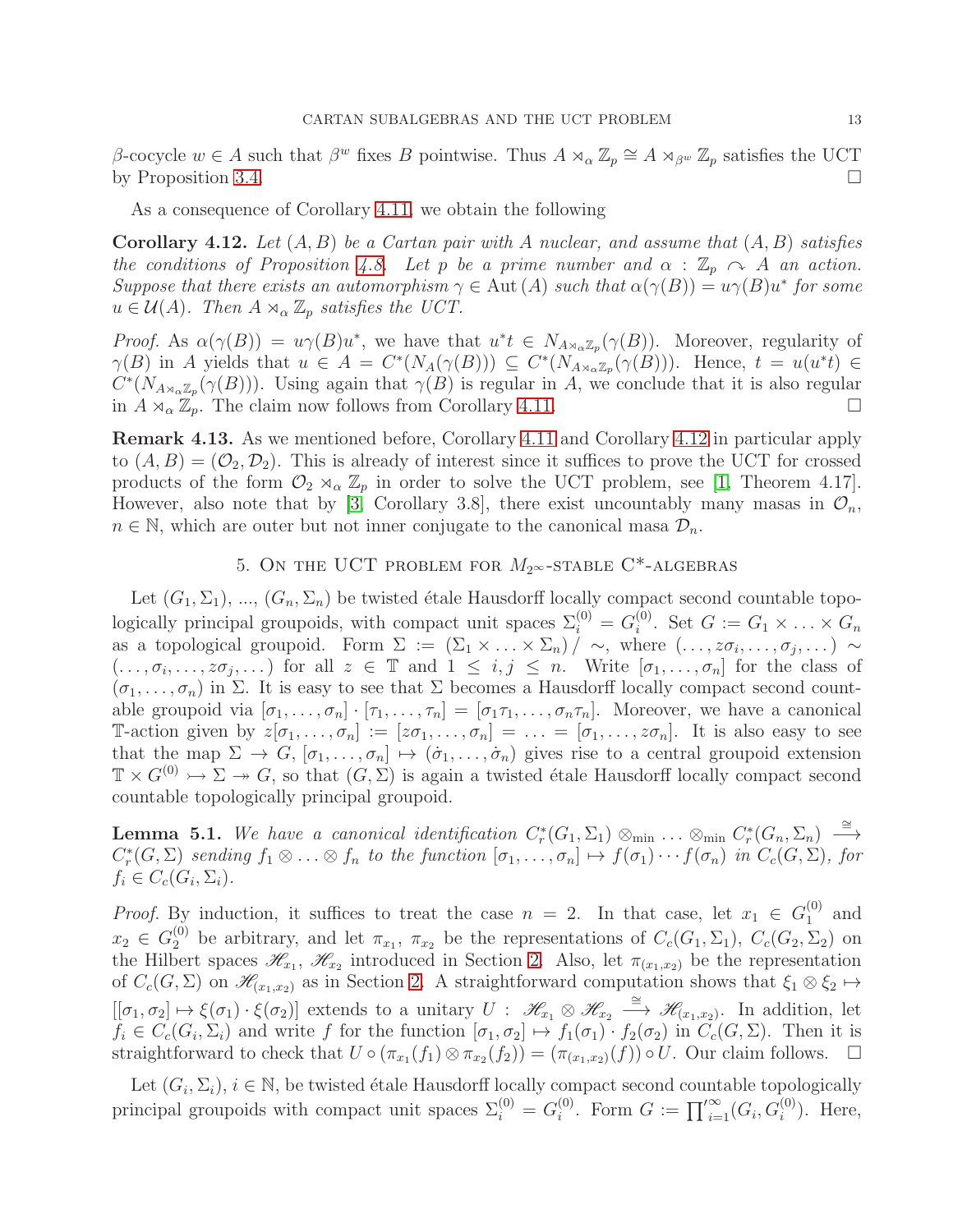we define  $\prod_{i=1}^{\infty} (G_i, G_i^{(0)}) := \left\{ (\gamma_i)_i \in \prod_{i=1}^{\infty} G_i : \gamma_i \in G_i^{(0)} \right\}$  $i^{(0)}$  for almost all  $i \in \mathbb{N}$ . G becomes an ´etale Hausdorff locally compact second countable topologically principal groupoid with respect to component-wise multiplication. Form  $\Sigma := \prod_{i=1}^{\infty} (\Sigma_i, \Sigma_i^{(0)})$  $\binom{[0]}{i}$   $\sim$ , where the restricted product is defined as above, and  $(\ldots, z\sigma_i, \ldots, \sigma_j, \ldots) \sim (\ldots, \sigma_i, \ldots, z\sigma_j, \ldots)$  for all  $z \in \mathbb{T}$  and  $i, j \in \mathbb{N}$ . Write  $[\sigma_i]_i$  for the class of  $(\sigma_i)_i$  in  $\Sigma$ . It is easy to see that  $\Sigma$  becomes a Hausdorff locally compact second countable groupoid via  $[\sigma_i]_i \cdot [\tau_i]_i = [\sigma_i \tau_i]_i$ . Moreover, we have a canonical T-action given by  $z[\sigma_1, \sigma_2, \dots] := [z\sigma_1, \sigma_2, \dots] = [\sigma_1, z\sigma_2, \dots] = \dots$  Obviously, the map  $\Sigma \to G$ ,  $[\sigma_i]_i \mapsto (\dot{\sigma}_i)_i$ yields a central groupoid extension  $\mathbb{T} \times G^{(0)} \to \Sigma \to G$ , so that  $(G, \Sigma)$  is again a twisted étale Hausdorff locally compact second countable topologically principal groupoid.

<span id="page-14-1"></span>**Lemma 5.2.** We have a canonical identification  $\bigotimes_{i=1}^{\infty} C_r^*$  $C^*_r(G_i, \Sigma_i) \cong C^*_r$  $_{r}^{\prime \ast}(G,\Sigma).$ 

*Proof.* In the infinite tensor product  $\bigotimes_{i=1}^{\infty} C_r^*$  $r_r^*(G_i, \Sigma_i)$ , there is a canonical dense sub-\*-algebra given by the algebraic inductive limit of the sub-\*-algebras  $\bigotimes_{i=1}^n C_r^*$  $r^*(G_i, \Sigma_i), n \in \mathbb{N}$ . In  $\overline{C_r^*}$  $r^*(G, \Sigma)$ , we also have a canonical dense sub-\*-algebra given by the algebraic inductive limit of the sub-<sup>\*</sup>-algebras  $C_r^*$ <sup>\*</sup><sub>r</sub>( $G^n, \Sigma^n$ ),  $n \in \mathbb{N}$ , where  $G^n = G_1 \times \ldots \times G_n$  and  $\Sigma^n = (\Sigma_1 \times \ldots \times \Sigma_n) / \sim$ as above. Using Lemma [5.1,](#page-13-2) the building blocks of these inductive limits can be identified, in a way compatible with the connecting homomorphisms of the inductive limits.  $\Box$ 

In the remainder of this section, we would like to present a reformulation of the UCT problem for separable, nuclear C<sup>\*</sup>-algebras that are KK-equivalent to their  $M_{2^{\infty}}$ -stabilization in terms of Cartan subalgebras and strongly approximately inner  $\mathbb{Z}_2$ -actions of  $\mathcal{O}_2$ . Recall from [\[8,](#page-17-15) Definition 3.6 that a  $\mathbb{Z}_2$ -action  $\beta$  on a unital C<sup>\*</sup>-algebra B is called strongly approximately inner if there exist unitaries  $u_n \in B$ ,  $n \in \mathbb{N}$ , such that  $\beta(u_n) = u_n$  for all  $n \in \mathbb{N}$  and  $u_n b u_n^*$ converges to  $\beta(b)$  for all  $b \in B$ . To the best of the authors' knowledge, it is not known whether all  $\mathbb{Z}_2$ -actions on  $\mathcal{O}_2$  are strongly approximately inner, see also [\[8,](#page-17-15) Remark 4.9 (2)].

We start by recalling Izumi's symmetry  $\alpha : \mathbb{Z}_2 \cap \mathcal{O}_2$  from [\[8,](#page-17-15) Lemma 4.7]. Let  $e \in \mathcal{O}_{\infty}^{\text{st}}$ be a projection with the property that  $[e] \in K_0(\mathcal{O}_{\infty}^{st}) \cong \mathbb{Z}$  is a generator. Set  $v = 2e - 1$  and fix an isomorphism  $\mathcal{O}_2 \cong \bigotimes_{n \in \mathbb{N}} \mathcal{O}_{\infty}^{st}$ . We define  $\alpha$  to be the unique  $\mathbb{Z}_2$ -action on  $\mathcal{O}_2$  satisfying  $(\mathcal{O}_2,\alpha) \cong (\mathbb{Q}_{n\in\mathbb{N}}\mathcal{O}_{\infty}^{st},\mathbb{Q}_{n\in\mathbb{N}}\widetilde{\mathrm{Ad}}(v)).$  Observe that  $\alpha$  is strongly approximately inner.

For an action  $\beta : \mathbb{Z}_2 \cap B$  on a unital C<sup>\*</sup>-algebra, we write  $e_{\beta} \in B \rtimes_{\beta} \mathbb{Z}_2$  for the projection  $e_{\beta} := \frac{1+t}{2}$ , where  $t \in B \rtimes_{\beta} \mathbb{Z}_2$  is the canonical symmetry implementing  $\beta$ .

<span id="page-14-0"></span>**Lemma 5.3.** We have that  $(K_0(\mathcal{O}_2 \rtimes_\alpha \mathbb{Z}_2), [e_\alpha]) \cong (\mathbb{Z}[\frac{1}{2})]$  $\frac{1}{2}$ , 1).

*Proof.* Izumi has shown in [\[8,](#page-17-15) Lemma 4.7] that  $K_0(\mathcal{O}_2 \rtimes_\alpha \mathbb{Z}_2) \cong \mathbb{Z}[\frac{1}{2}]$  $\frac{1}{2}$ . In fact,  $\mathcal{O}_2 \rtimes_{\alpha} \mathbb{Z}_2 \cong$  $\mathcal{O}_\infty^{\text{st}} \otimes M_{2^\infty}$ . Let e and v be as above, and let  $\tilde{t} \in \mathcal{O}_\infty^{\text{st}} \rtimes_{\text{Ad}(v)} \mathbb{Z}_2$  and  $\tilde{t} \in \mathcal{O}_2 \rtimes_\alpha \mathbb{Z}_2$  denote the canonical symmetries implementing Ad (*v*) and  $\alpha$ , respectively. Observe that  $\frac{1+v\tilde{t}}{2}$  and  $\frac{1-v\tilde{t}}{2}$  are central orthogonal projections in  $\mathcal{O}_\infty^{\text{st}} \rtimes_{\text{Ad}(v)} \mathbb{Z}_2$  with the property that

$$
\mathcal{O}_\infty^{\mathrm{st}}\rtimes_{\mathrm{Ad}\,(v)}\mathbb{Z}_2=\mathcal{O}_\infty^{\mathrm{st}}\rtimes_{\mathrm{Ad}\,(v)}\mathbb{Z}_2\left(\tfrac{1+v\tilde t}{2}\right)\oplus\mathcal{O}_\infty^{\mathrm{st}}\rtimes_{\mathrm{Ad}\,(v)}\mathbb{Z}_2\left(\tfrac{1-v\tilde t}{2}\right)\cong\mathcal{O}_\infty^{\mathrm{st}}\oplus\mathcal{O}_\infty^{\mathrm{st}}.
$$

From this we conclude that  $K_0(\mathcal{O}_\infty^{\text{st}} \rtimes_{\text{Ad}(v)} \mathbb{Z}_2) \cong \mathbb{Z}^2$  with generators  $\left[ e \left( \frac{1+v\tilde{v}}{2} \right) \right]$  $\left[\frac{1-v\tilde{t}}{2}\right]$  and  $\left[e\left(\frac{1-v\tilde{t}}{2}\right)\right]$  $\left[\frac{-v\tilde{t}}{2}\right].$ We compute

$$
e_{\text{Ad}(v)} = \frac{1}{2} \left( \frac{1+v\tilde{t}+1-v\tilde{t}}{2} + v^2 \tilde{t} \right) = \frac{1}{2} \left( (1+v) \left( \frac{1+v\tilde{t}}{2} \right) + (1-v) \left( \frac{1-v\tilde{t}}{2} \right) \right)
$$
  
=  $\left( \frac{1+v}{2} \right) \left( \frac{1+v\tilde{t}}{2} \right) + \left( \frac{1-v}{2} \right) \left( \frac{1-v\tilde{t}}{2} \right) = e \left( \frac{1+vt}{2} \right) + (1-e) \left( \frac{1-v\tilde{t}}{2} \right),$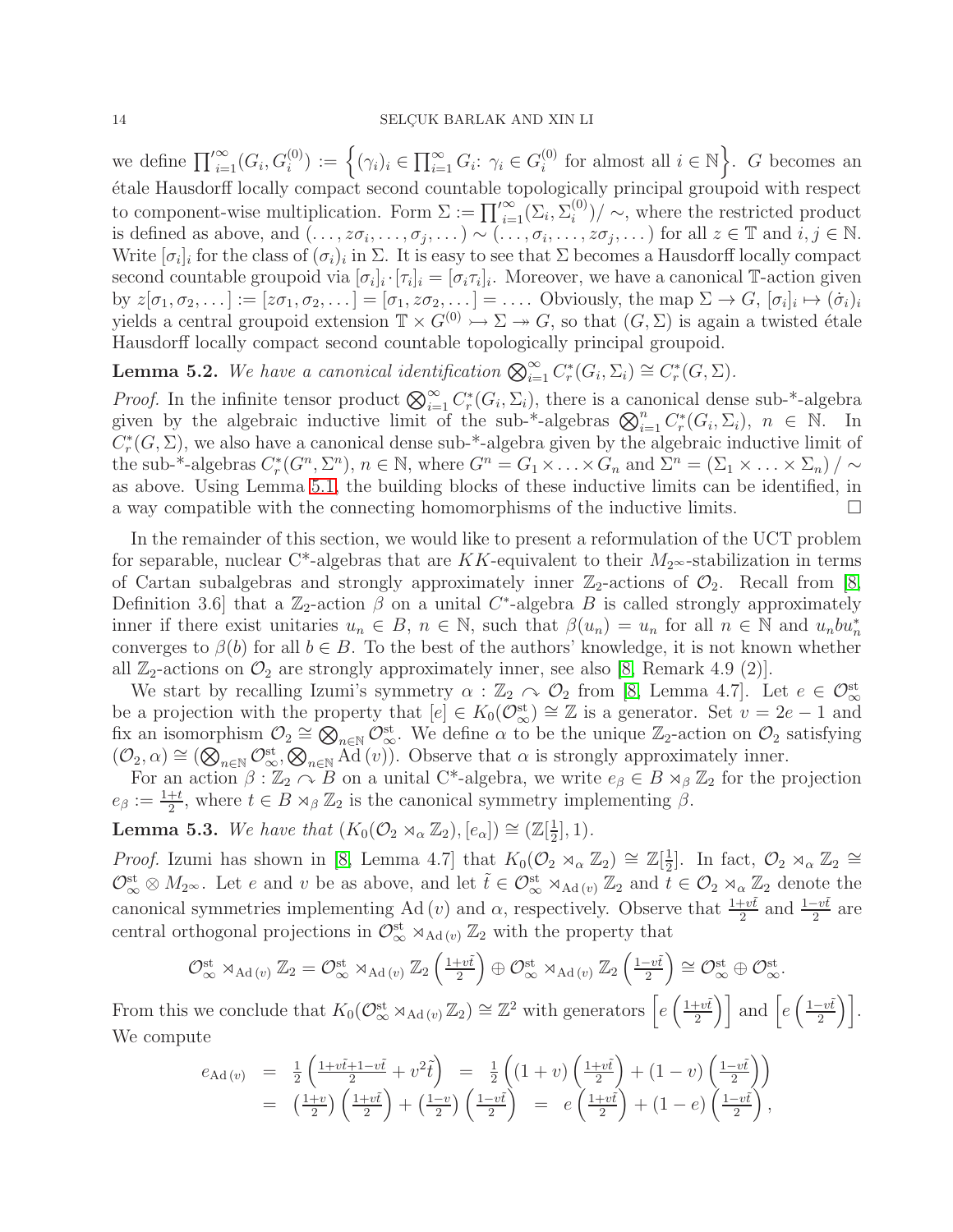and hence

$$
[e_{\mathrm{Ad}(v)}] = \left[e\left(\frac{1+v\tilde{t}}{2}\right)\right] - \left[e\left(\frac{1-v\tilde{t}}{2}\right)\right] \in K_0(\mathcal{O}_\infty^{\mathrm{st}} \rtimes_{\mathrm{Ad}(v)} \mathbb{Z}_2).
$$

The canonical \*-homomorphism  $\mathcal{O}_\infty^{\text{st}} \rtimes_{\text{Ad}(v)} \mathbb{Z}_2 \to \mathcal{O}_2 \rtimes_\alpha \mathbb{Z}$  clearly maps  $e_{\text{Ad}(v)}$  to  $e_\alpha$ . It now follows from the proof of [\[8,](#page-17-15) Lemma 4.7] that  $(K_0(\mathcal{O}_2 \rtimes_\alpha \mathbb{Z}_2), [e_\alpha]) \cong (\mathbb{Z}[\frac{1}{2})]$ 2  $\left[1,1\right)$ .

Note that at least a priori, the construction of  $\alpha$  depends on the choice of e. However, combining Lemma [5.3](#page-14-0) with Izumi's classification of outer strongly approximately inner  $\mathbb{Z}_2$ actions on  $\mathcal{O}_2$  (see [\[8,](#page-17-15) Theorem 4.8]), we conclude that any other choice would lead to an action that is conjugate to  $\alpha$ . We also get the following characterization of outer strongly approximately inner  $\mathbb{Z}_2$ -actions on  $\mathcal{O}_2$  whose associated crossed products satisfy the UCT.

<span id="page-15-0"></span>**Proposition 5.4.** Let  $\beta : \mathbb{Z}_2 \cap \mathcal{O}_2$  be an outer strongly approximately inner action with the property that  $\mathcal{O}_2 \rtimes_{\beta} \mathbb{Z}_2$  satisfies the UCT. Then there exists a unital,  $M_{2^{\infty}}$ -absorbing UCT Kirchberg algebra A and an isomorphism  $A \otimes \mathcal{O}_2 \cong \mathcal{O}_2$  such that  $(A \otimes \mathcal{O}_2, \mathrm{id}_A \otimes \alpha) \cong (\mathcal{O}_2, \beta)$ .

Proof. Let A be the unique unital UCT Kirchberg algebra with

$$
(K_0(A), [1], K_1(A)) \cong (K_0(\mathcal{O}_2 \rtimes_{\beta} \mathbb{Z}_2), [e_{\beta}], K_1(\mathcal{O}_2 \rtimes_{\beta} \mathbb{Z}_2)),
$$

which exists by [\[22,](#page-17-24) Theorem 3.6] (uniqueness follows from Kirchberg-Phillips classification [\[10,](#page-17-12) [18\]](#page-17-25)). The canonical isomorphism  $(A \otimes \mathcal{O}_2) \rtimes_{\mathrm{id}_A \otimes \alpha} \mathbb{Z}_2 \stackrel{\cong}{\longrightarrow} A \otimes (\mathcal{O}_2 \rtimes_{\alpha} \mathbb{Z}_2)$  maps  $e_{\mathrm{id}_A \otimes \alpha}$  to  $1 \otimes e_{\alpha}$ . By the Künneth theorem and Lemma [5.3,](#page-14-0) the induced isomorphism satisfies

$$
(K_0((A \otimes O_2) \rtimes_{\mathrm{id}_A \otimes \alpha} \mathbb{Z}_2), [e_{\mathrm{id}_A \otimes \alpha}]) \cong (K_0(A) \otimes K_0(O_2 \rtimes_{\alpha} \mathbb{Z}_2), [1] \otimes [e_{\alpha}])
$$
  
\n
$$
\cong (K_0(A) \otimes \mathbb{Z}[\frac{1}{2}], [1] \otimes 1)
$$
  
\n
$$
\cong (K_0(O_2 \rtimes_{\beta} \mathbb{Z}_2) \otimes \mathbb{Z}[\frac{1}{2}], [e_{\beta}] \otimes 1)
$$
  
\n
$$
\cong (K_0(O_2 \rtimes_{\beta} \mathbb{Z}_2), [e_{\beta}]).
$$

The last isomorphism comes from the fact that  $\mathcal{O}_2 \rtimes_{\beta} \mathbb{Z}_2$  is  $M_{2^{\infty}}$ -absorbing, which in turn follows from [\[8,](#page-17-15) Lemma 4.4] and Kirchberg-Phillips classification. As both  $(A \otimes \mathcal{O}_2) \rtimes_{\mathrm{id}_A \otimes \alpha} \mathbb{Z}_2$ and  $\mathcal{O}_2 \rtimes_{\beta} \mathbb{Z}_2$  are in Cuntz standard form (see [\[8,](#page-17-15) proof of Lemma 4.4]) and satisfy the UCT, Kirchberg-Phillips classification yields an isomorphism  $\phi : (A \otimes \mathcal{O}_2) \rtimes_{\text{id}_A \otimes \alpha} \mathbb{Z}_2 \stackrel{\cong}{\longrightarrow} \mathcal{O}_2 \rtimes_{\beta} \mathbb{Z}_2$ with  $K_0(\phi)([e_{id_A\otimes \alpha}]) = [e_{\beta}]$ . Hence, by [\[8,](#page-17-15) Theorem 4.8 (1)],  $\beta$  is conjugate to  $id_A \otimes \alpha$ .

We draw the following consequence, which, to the best of the authors' knowledge, is not documented in the literature.

**Corollary 5.5.** There exist outer strongly approximately inner  $\mathbb{Z}_2$ -actions on  $\mathcal{O}_2$  that are cocycle conjugate but not conjugate.

*Proof.* Take unital,  $M_{2^{\infty}}$ -absorbing UCT Kirchberg algebras A and B, which are KK-equivalent but not isomorphic (i.e. have different positions of the unit). Then it follows from the proof of Proposition [5.4](#page-15-0) and [\[8,](#page-17-15) Theorem 4.8 (1)+(2)] that  $\mathrm{id}_A \otimes \alpha$  and  $\mathrm{id}_B \otimes \alpha$  are cocycle conjugate but not conjugate.

Let us come back to the  $\mathbb{Z}_2$ -action  $\alpha$  on  $\mathcal{O}_2$ . We now show, by carefully choosing the projection e, that it fixes a Cartan subalgebra of  $\mathcal{O}_2$  pointwise.

<span id="page-15-1"></span>**Proposition 5.6.** There exists a Cartan subalgebra  $B \subseteq \mathcal{O}_2$  such that  $\alpha$  fixes B pointwise. Moreover, B can be chosen to be isomorphic to the algebra of continuous functions on the Cantor set.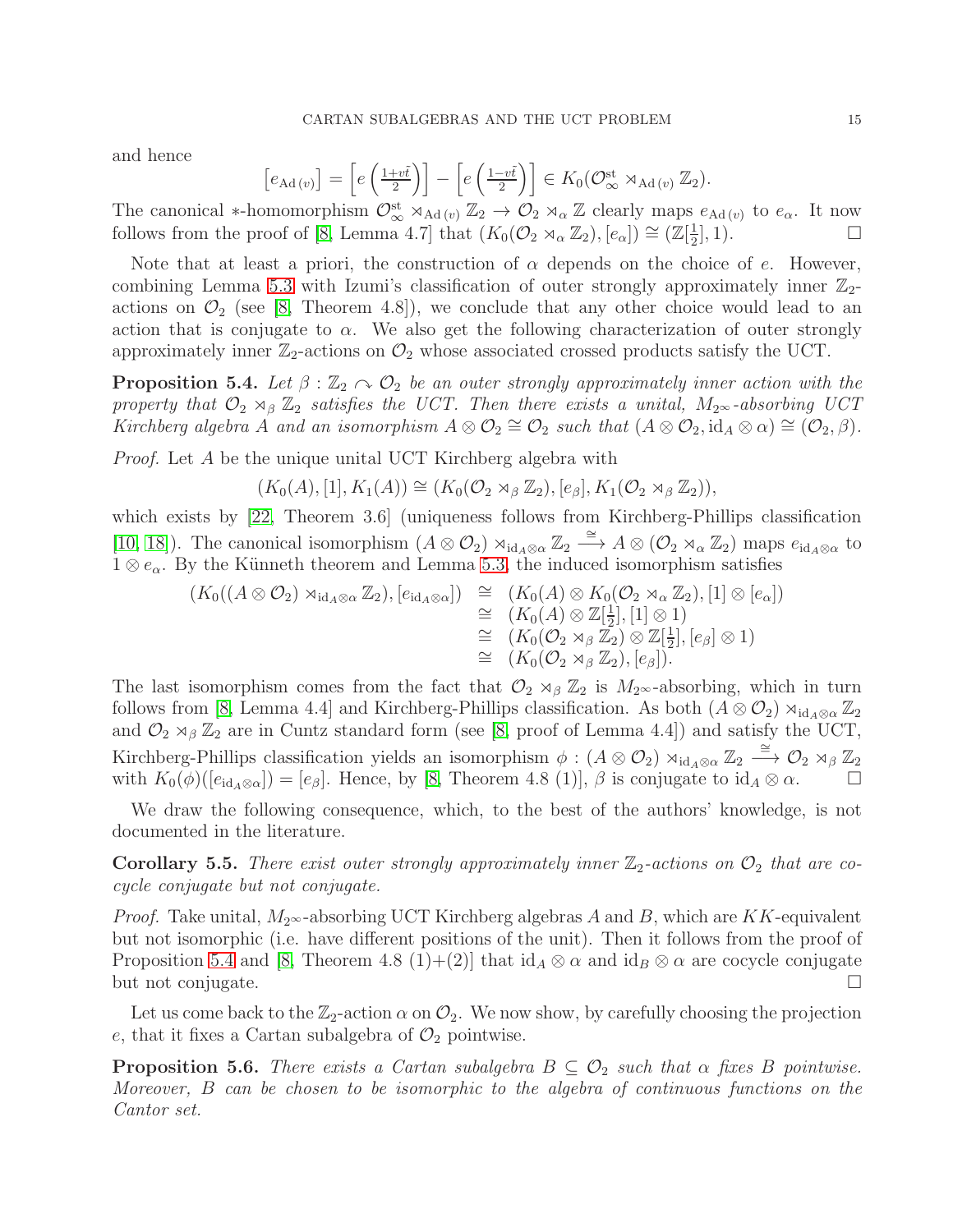*Proof.* Let  $\mathcal{D}_{\infty} = C^*(S_{\mu}S_{\mu}^*)$  $\mu^*$ , 1 :  $\mu \in W$ ) ⊆  $\mathcal{O}_{\infty}$ , where W denotes the set of finite words in N. Set  $p := 1 - S_1 S_1^*$  and  $e := S_2 S_2^*$  and note that  $e, p \in \mathcal{D}_{\infty}$ . As  $[p] = 0 \in K_0(\mathcal{O}_{\infty}), p\mathcal{O}_{\infty}p \cong \mathcal{O}_{\infty}^{st}$ . Of course,  $e \leq p$  and therefore  $e \in p\mathcal{O}_{\infty}p$ . Denote by  $v := 2e - p \in p\mathcal{D}_{\infty}p$ . The natural map  $K_0(p\mathcal{O}_{\infty}p) \to K_0(\mathcal{O}_{\infty})$  sends  $[e]$  to  $[e] = [1] \in K_0(\mathcal{O}_{\infty})$ , and therefore  $[e] \in K_0(p\mathcal{O}_{\infty}p) \cong \mathbb{Z}$ must be a generator. Thus,  $\alpha$  is conjugate to  $\mathcal{D}_N$  Ad  $(v)$ :  $\mathbb{Z}_2 \curvearrowright \mathcal{D}_N p\mathcal{D}_{\infty} p$ . Moreover, as  $v \in p\mathcal{D}_{\infty}p$ , Ad  $(v)$  fixes  $p\mathcal{D}_{\infty}p$  pointwise. It follows that the action  $\bigotimes_{\mathbb{N}}\text{Ad}(v)$  fixes  $\bigotimes_{\mathbb{N}}p\mathcal{D}_{\infty}p$ pointwise. Note also that  $(p\mathcal{O}_{\infty}p, p\mathcal{D}_{\infty}p)$  is a Cartan pair, as this is true for  $(\mathcal{O}_{\infty}, \mathcal{D}_{\infty})$ , see [\[19,](#page-17-22) § III.2. The claim now follows from Lemma [5.2.](#page-14-1) □

<span id="page-16-0"></span>**Theorem 5.7.** Let  $\beta : \mathbb{Z}_2 \cap \mathcal{O}_2$  be an outer strongly approximately inner action.  $\mathcal{O}_2 \rtimes_{\beta} \mathbb{Z}_2$ satisfies the UCT if and only if there exists a Cartan subalgebra  $B \subseteq \mathcal{O}_2$  which is fixed by  $\beta$ pointwise.

*Proof.* Assume that  $\mathcal{O}_2 \rtimes_{\beta} \mathbb{Z}_2$  satisfies the UCT. By Proposition [5.6,](#page-15-1)  $\alpha$  fixes some Cartan subalgebra  $D \subseteq \mathcal{O}_2$  pointwise. By Proposition [5.4,](#page-15-0) there exists a unital,  $M_{2\infty}$ -absorbing UCT Kirchberg algebra A such that  $\beta$  is conjugate to id<sub>A</sub>  $\otimes \alpha$ . As A satisfies the UCT, it admits a Cartan subalgebra  $C \subseteq A$ , see Remark [3.3.](#page-7-0) Then by Lemma [5.1,](#page-13-2)  $C \otimes D \subseteq A \otimes \mathcal{O}_2$  is a Cartan subalgebra that gets fixed by  $id_A \otimes \alpha$  pointwise. This shows that there exists a Cartan subalgebra  $B \subseteq \mathcal{O}_2$  that is fixed by  $\beta$  pointwise.

The reverse implication follows from Proposition [3.4.](#page-7-1)

Theorem 5.8. The following statements are equivalent:

- (i) Every separable, nuclear C\*-algebra A that is KK-equivalent to  $A \otimes M_{2^{\infty}}$  satisfies the UCT.
- (ii) For every unital,  $M_{2^{\infty}}$ -absorbing Kirchberg algebra A in Cuntz standard form, there exists a strongly approximately inner action  $\beta : \mathbb{Z}_2 \cap \mathcal{O}_2$  and a Cartan subalgebra  $B \subseteq \mathcal{O}_2$  such that  $\mathcal{O}_2 \rtimes_{\beta} \mathbb{Z}_2 \cong A$  and  $\beta$  fixes  $B$  pointwise.
- (iii) Every outer strongly approximately inner  $\mathbb{Z}_2$ -action on  $\mathcal{O}_2$  fixes some Cartan subalgebra  $B \subseteq \mathcal{O}_2$  pointwise.
- (iv) Every outer strongly approximately inner  $\mathbb{Z}_2$ -action on  $\mathcal{O}_2$  fixes some Cartan subalgebra  $B \subseteq \mathcal{O}_2$  globally.

Proof. Assume that (i) holds and A is as in (ii). Then A is a UCT Kirchberg algebra, and therefore admits a Cartan subalgebra by Remark [3.3.](#page-7-0) As A is in Cuntz standard form and absorbs  $M_{2^{\infty}}$  tensorially, we conclude that  $A \cong (A \otimes \mathcal{O}_2) \rtimes_{\mathrm{id}_A \otimes \alpha} \mathbb{Z}_2$ . Fix an isomorphism  $\mathcal{O}_2 \cong A \otimes \mathcal{O}_2$ , which exists by Kirchberg's absorption theorem [\[11\]](#page-17-26), and let  $\beta$  denote the action corresponding to  $id_A \otimes \alpha$  under this identification. By Theorem [5.7,](#page-16-0)  $\beta$  then has the desired property and we conclude that (i) implies (ii).

Now assume (ii) and let  $\beta$  be an outer strongly approximately inner  $\mathbb{Z}_2$ -action on  $\mathcal{O}_2$ . Then  $\mathcal{O}_2 \rtimes_{\beta} \mathbb{Z}_2$  is a unital,  $M_2 \sim$ -absorbing Kirchberg algebra in Cuntz standard form. By (ii) and Proposition [3.4,](#page-7-1)  $\mathcal{O}_2 \rtimes_{\beta} \mathbb{Z}_2$  therefore satisfies the UCT. Claim (iii) now follows from Theorem [5.7.](#page-16-0)

The implication from (iii) to (iv) is trivial.

Lastly, assume (iv) and let A be a separable, nuclear  $C^*$ -algebra with the property that it is KK-equivalent to  $A \otimes M_{2^{\infty}}$ . Then A is KK-equivalent to a unital,  $M_{2^{\infty}}$ -absorbing Kirchberg algebra in Cuntz standard form A' by [\[10,](#page-17-12) Theorem I]. Fix an isomorphism  $A' \otimes \mathcal{O}_2 \cong \mathcal{O}_2$  and let β be the unique automorphism corresponding to  $\mathrm{id}_{A'} \otimes \alpha$  under this isomorphism. Then β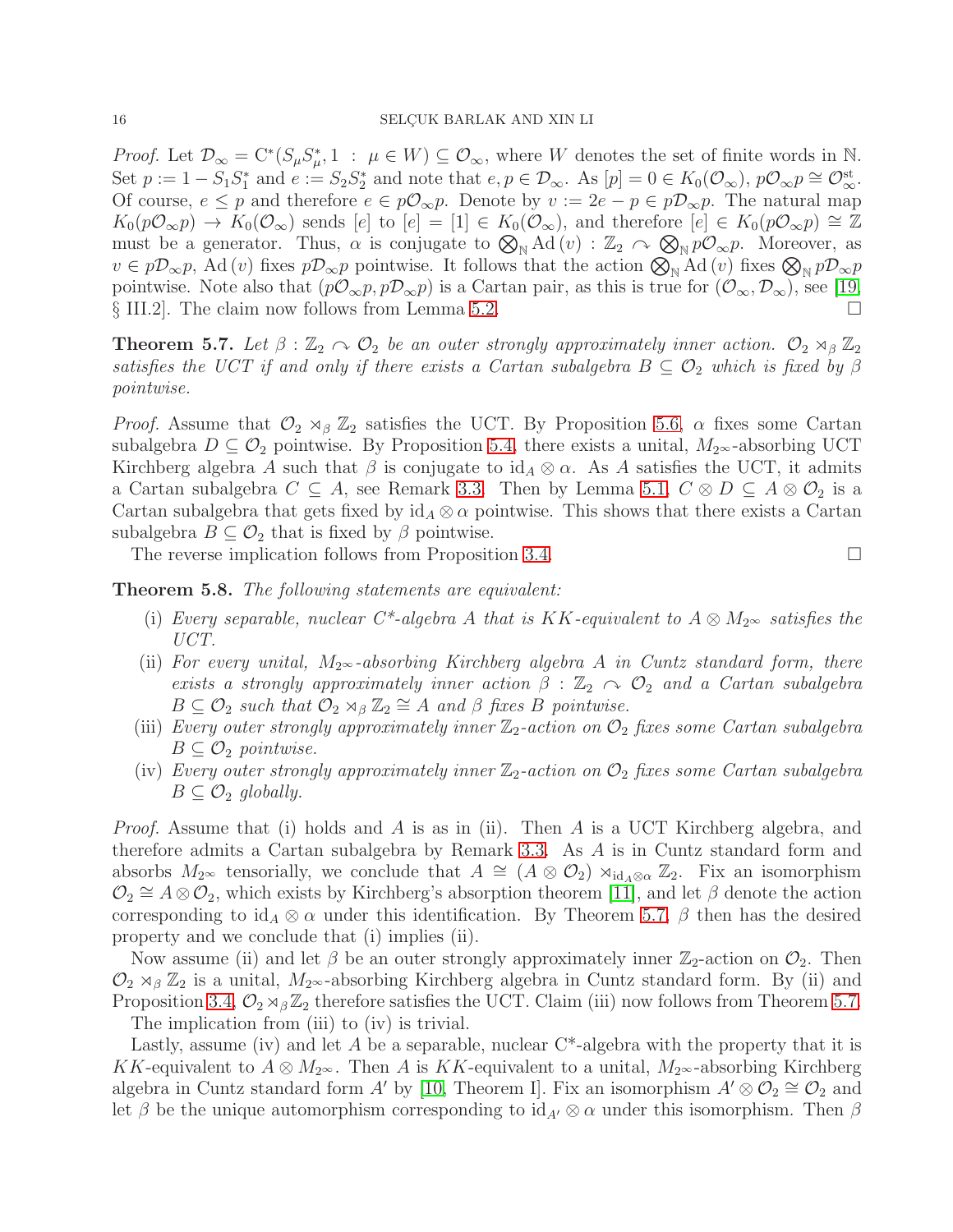is outer strongly approximately inner and satisfies

$$
\mathcal{O}_2 \rtimes_{\beta} \mathbb{Z}_2 \cong (A' \otimes \mathcal{O}_2) \rtimes_{\mathrm{id} \otimes \alpha} \mathbb{Z}_2 \cong A' \otimes \mathcal{O}_\infty^{\mathrm{st}} \otimes M_{2^\infty} \cong A'.
$$

Thus, there exists an outer strongly approximately inner action  $\beta$  on  $\mathcal{O}_2$  such that A is KKequivalent to  $\mathcal{O}_2 \rtimes_{\beta} \mathbb{Z}_2$ . Using Proposition [3.4,](#page-7-1) we therefore conclude that (i) holds. This concludes the proof.  $\Box$ 

### **REFERENCES**

- <span id="page-17-13"></span>[1] S. BARLAK and G. SZABÓ, Rokhlin actions of finite groups on UHF-absorbing  $C^*$ -algebras, Trans. Amer. Math. Soc. 369 (2017), 833–859.
- <span id="page-17-23"></span><span id="page-17-1"></span>[2] B. BLACKADAR: K-theory for operator algebras, Second edition, Cambridge University Press (1998).
- <span id="page-17-2"></span>[3] R. CONTI, J. H. HONG, and W. SZYMAŃSKI, On conjugacy of maximal abelian subalgebras and the outer automorphism group of the Cuntz algebra, Proc. Roy. Soc. Edinburgh Sect. A 145 (2015), 269–279.
- <span id="page-17-10"></span>[4] J. CUNTZ, K-theory and  $C^*$ -algebras, Springer Lecture Notes in Mathematics  $1046$  (1984), 55–79.
- [5] E. van Erp and D. P. Williams, Groupoid crossed products of continuous-trace C\*-algebras, J. Op. Th. 72 (2014), 557–576.
- <span id="page-17-18"></span>[6] J. M. G. Fell and R. S. Doran, Representations of \*-Algebras, Locally Compact Groups, and Banach \*- Algebraic Bundles. Vol. I. Basic Representation Theory of Groups and Algebras, Pure and Applied Mathematics, vol. 125, Academic Press Inc., 1988.
- <span id="page-17-3"></span>[7] T. FACK and G. SKANDALIS, *Connes' analogue of the Thom isomorphism for the Kasparov groups*, Invent. Math. 64 (1981), 7–14.
- <span id="page-17-15"></span><span id="page-17-11"></span>[8] M. Izumi, Finite group actions on  $C^*$ -algebras with the Rohlin property, I, Duke Math. J. 122 (2004), 233–280.
- [9] T. KATSURA, A class of  $C^*$ -algebras generalizing both graph algebras and homeomorphism  $C^*$ -algebras IV, pure infiniteness, J. Funct. Anal. 254 (2008), 1161–1187.
- <span id="page-17-26"></span><span id="page-17-12"></span>[10] E. KIRCHBERG, The classification of Purely Infinite  $C^*$ -algebras using Kasparov's Theory, to appear in Fields Institute Communications series.
- [11] E. KIRCHBERG and N. C. PHILLIPS, Embedding of exact  $C^*$ -algebras in the Cuntz algebra  $\mathcal{O}_2$ , J. Reine Angew. Math. 525 (2000), 17–53.
- <span id="page-17-7"></span><span id="page-17-6"></span>[12] A. KUMJIAN, *On C<sup>\*</sup>-diagonals*, Can. J. Math. 38 (1986), 969–1008.
- <span id="page-17-20"></span>[13] A. Kumjian, Fell bundles over groupoids, Proc. Amer. Math. Soc. 126 (1998), 1115–1125.
- <span id="page-17-19"></span>[14] P.-Y. Le Gall, Théorie de Kasparov équivariante et groupoïdes, PhD thesis, Université Paris VII (1994).
- <span id="page-17-14"></span>[15] P.-Y. Le GALL, Théorie de Kasparov équivariante et groupoïdes I, K-Theory 16 (1999), 361–390.
- <span id="page-17-16"></span>[16] H. Matui, Topological full groups of one-sided shifts of finite type, J. Reine Angew. Math. 705 (2015), 35–84.
- [17] P. S. Muhly and D. P. Williams, Renault's equivalence theorem for groupoid crossed products, NYJM Monographs, vol. 3, State University of New York University at Albany, Albany, NY, 2008.
- <span id="page-17-25"></span><span id="page-17-22"></span>[18] N. C. PHILLIPS, A classification theorem for nuclear purely infinite simple  $C^*$ -algebras, Doc. Math. 5 (2000), 49–114.
- <span id="page-17-8"></span>[19] J. RENAULT, A groupoid approach to  $C^*$ -algebras, Springer Lecture Notes in Mathematics 793 (1980).
- <span id="page-17-21"></span>[20] J. RENAULT, Cartan subalgebras in  $C^*$ -algebras, Irish Math. Soc. Bulletin 61 (2008), 29–63.
- [21] J. RENAULT, A. SIMS, D. P. WILLIAMS, and T. YEEND, Uniqueness theorems for topological higher-rank graph C\*-algebras, to appear in Proc. Amer. Math. Soc., [arXiv:0906.0829v](http://arxiv.org/abs/0906.0829)3.
- <span id="page-17-24"></span><span id="page-17-0"></span>[22] M. RØRDAM, Classification of certain infinite simple  $C^*$ -algebras, J. Funct. Anal. 131 (1995), 415–458.
- [23] J. ROSENBERG and C. SCHOCHET, The Künneth theorem and the universal coefficient theorem for Kasparov's generalized K-functor, Duke Math. J. 55 (1987), 431–474.
- <span id="page-17-9"></span><span id="page-17-5"></span>[24] G. SKANDALIS, Une notion de nucléarité en K-théorie (d'après J. Cuntz), K-Theory 1 (1988), 549–573.
- <span id="page-17-4"></span>[25] T. TAKEISHI, On nuclearity of Fell bundles over étale groupoids, Publ. RIMS  $50$  (2014), 251–268.
- <span id="page-17-17"></span>[26] J.-L. Tu, La conjecture de Baum-Connes pour les feuilletages moyennables, K-Theory 17 (1999), 215–264.
- [27] J.-L. Tu, The Baum-Connes Conjecture for groupoids. C\*-algebras (Münster, 1999), 227-242, Springer, Berlin, 2000.